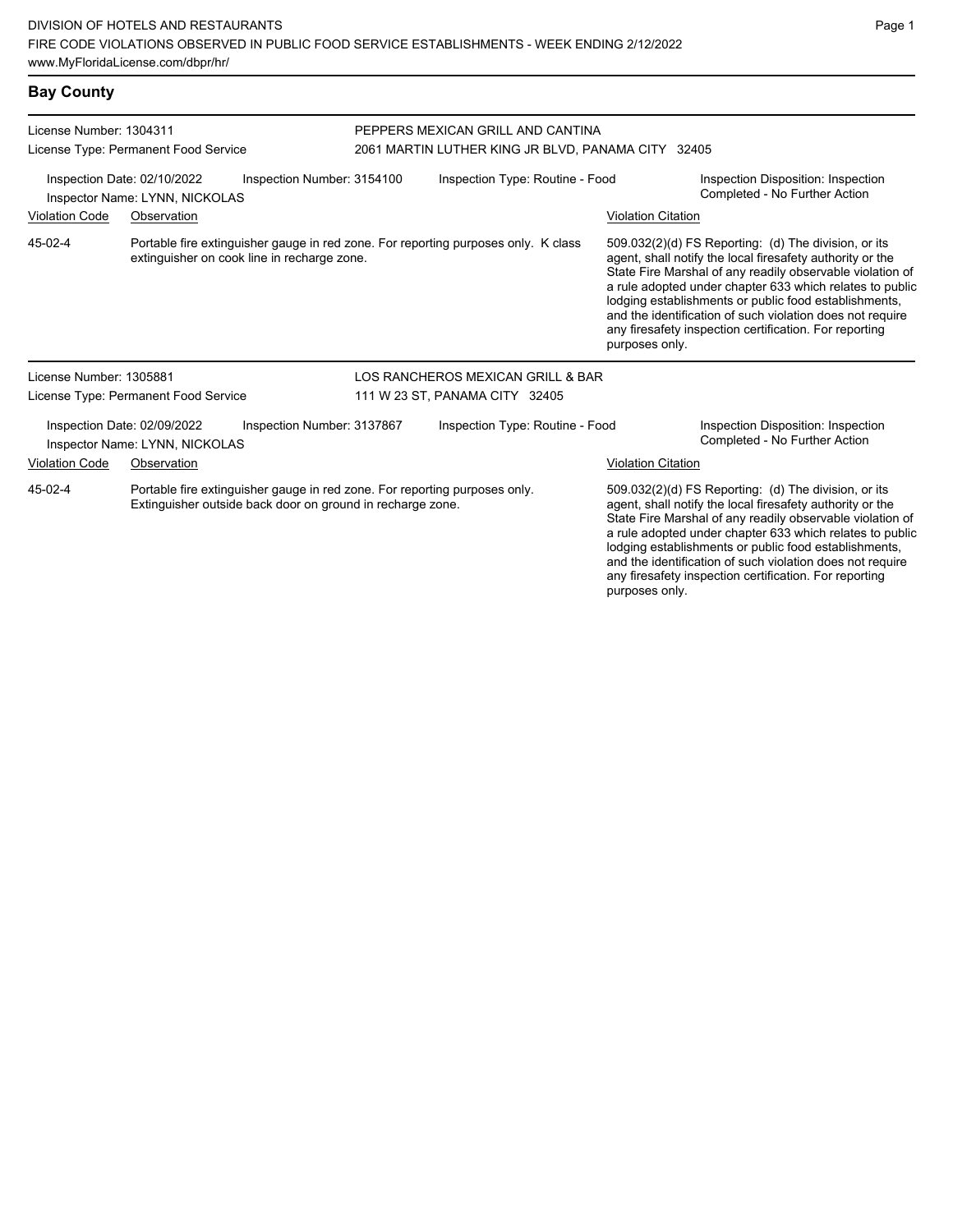License Number: 1507038 License Type: Permanent Food Service FRANKIES ITALIAN DELI 2595 W NEW HAVEN AVE, MELBOURNE 32904 Inspection Date: 02/02/2022 Inspection Number: 3166880 Inspection Type: Routine - Food Inspection Disposition: Inspection<br>Inspector Name: DAVIS DIANNA Inspector Name: DAVIS, DIANNA Violation Code Observation Violation Citation Flammables stored/debris present at base of water heater. 61C-1.004(6) FAC Reporting: (6) Attics, basements, boiler rooms, meter rooms, laundry rooms, and storage rooms shall be kept clean and free of debris and flammables. For reporting purposes only. 49-03-4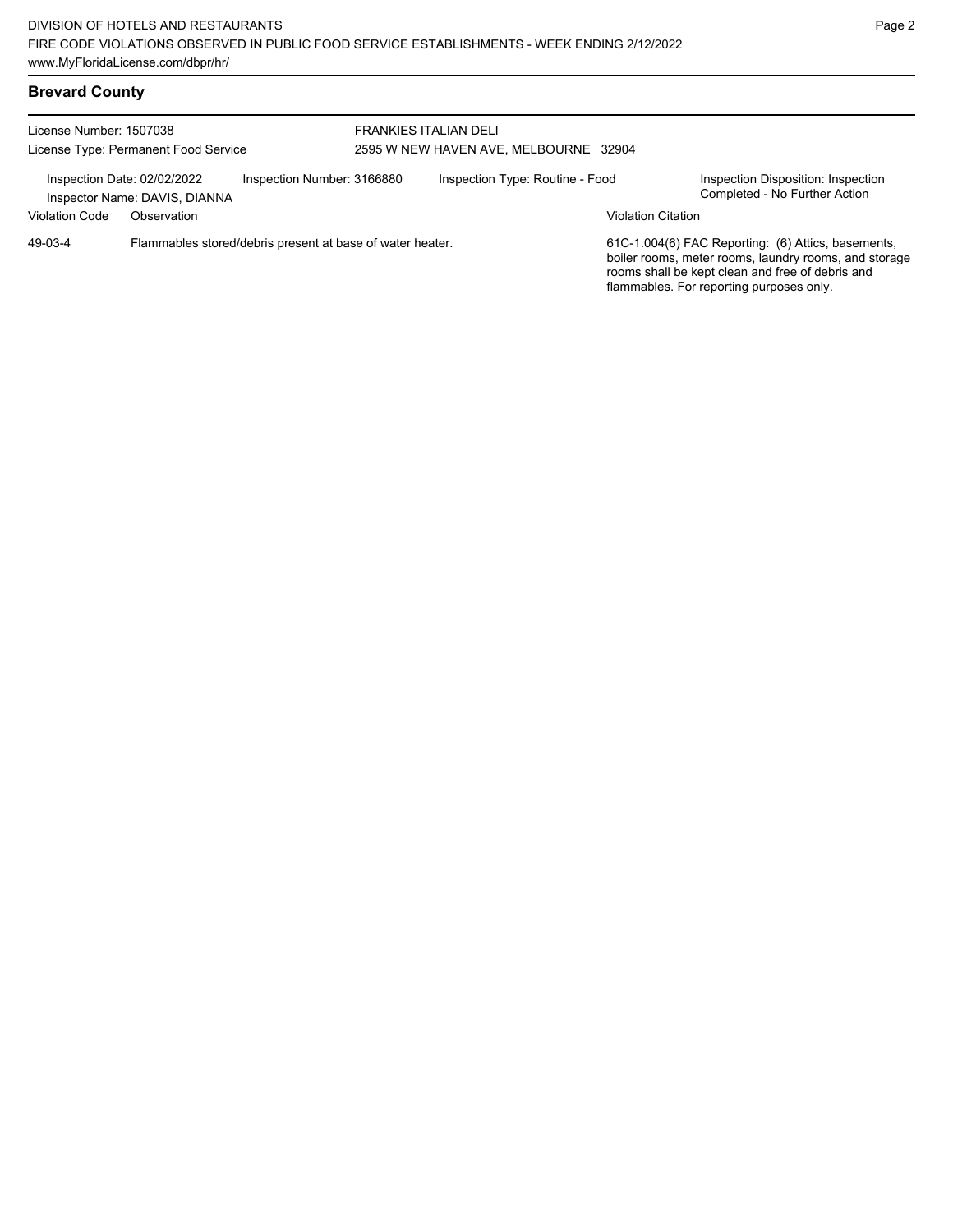# **Broward County**

| License Number: 1620253 |                                                                                                                            |                            | PASQUALES PIZZA & SUBS                                                                                                                                     |                                                                                                                                       |                                                                                                                                                                                                                                                                                                                                                                                                                                                                                                            |  |  |  |
|-------------------------|----------------------------------------------------------------------------------------------------------------------------|----------------------------|------------------------------------------------------------------------------------------------------------------------------------------------------------|---------------------------------------------------------------------------------------------------------------------------------------|------------------------------------------------------------------------------------------------------------------------------------------------------------------------------------------------------------------------------------------------------------------------------------------------------------------------------------------------------------------------------------------------------------------------------------------------------------------------------------------------------------|--|--|--|
|                         | License Type: Permanent Food Service                                                                                       |                            | 2680 E ATLANTIC BLVD, POMPANO BEACH 33060                                                                                                                  |                                                                                                                                       |                                                                                                                                                                                                                                                                                                                                                                                                                                                                                                            |  |  |  |
|                         | Inspection Date: 02/09/2022<br>Inspector Name: FRANCE, GASTON                                                              | Inspection Number: 3163600 | Inspection Type: Routine - Food                                                                                                                            |                                                                                                                                       | Inspection Disposition: Inspection<br>Completed - No Further Action                                                                                                                                                                                                                                                                                                                                                                                                                                        |  |  |  |
| <b>Violation Code</b>   | Observation                                                                                                                |                            |                                                                                                                                                            | <b>Violation Citation</b>                                                                                                             |                                                                                                                                                                                                                                                                                                                                                                                                                                                                                                            |  |  |  |
| 45-04-4                 | Fryers located in the back of the kitchen.                                                                                 |                            | Use of cooking equipment producing grease laden vapors/smoke with no hood<br>suppression system installed. Notified Fire AHJ. For reporting purposes only. |                                                                                                                                       | 509.032(2)(d) FS Reporting: (d) The division, or its<br>agent, shall notify the local firesafety authority or the<br>State Fire Marshal of any readily observable violation of<br>a rule adopted under chapter 633 which relates to public<br>lodging establishments or public food establishments,                                                                                                                                                                                                        |  |  |  |
|                         |                                                                                                                            |                            |                                                                                                                                                            | and the identification of such violation does not require<br>any firesafety inspection certification. For reporting<br>purposes only. |                                                                                                                                                                                                                                                                                                                                                                                                                                                                                                            |  |  |  |
| License Number: 1617992 |                                                                                                                            | <b>INCREDIBLE ICE LLC</b>  |                                                                                                                                                            |                                                                                                                                       |                                                                                                                                                                                                                                                                                                                                                                                                                                                                                                            |  |  |  |
|                         | License Type: Permanent Food Service                                                                                       |                            | 3299 SPORTSPLEX DR, CORAL SPRINGS 33065                                                                                                                    |                                                                                                                                       |                                                                                                                                                                                                                                                                                                                                                                                                                                                                                                            |  |  |  |
|                         | Inspection Date: 02/09/2022<br>Inspector Name: GRAY, ANTHONY                                                               | Inspection Number: 3163039 | Inspection Type: Routine - Food                                                                                                                            |                                                                                                                                       | Inspection Disposition: Inspection<br>Completed - No Further Action                                                                                                                                                                                                                                                                                                                                                                                                                                        |  |  |  |
| <b>Violation Code</b>   | Observation                                                                                                                |                            |                                                                                                                                                            | <b>Violation Citation</b>                                                                                                             |                                                                                                                                                                                                                                                                                                                                                                                                                                                                                                            |  |  |  |
| 48-02-5                 | only.<br>-Observed boiler certification expired.                                                                           |                            | Insurance inspector boiler report not posted in boiler room. For reporting purposes                                                                        |                                                                                                                                       | 61C-1.004(10) FAC Reporting: (10) Heating and<br>ventilation - The heating and ventilation system shall be<br>kept in good repair or be installed to maintain a<br>minimum of 68 degrees Fahrenheit throughout the<br>building. The insurance inspector boiler report is<br>required annually for power boilers and high pressure or<br>high temperature boilers and biannually for low pressure<br>steam or vapor heating boilers and shall be posted in<br>the boiler room. For reporting purposes only. |  |  |  |
| License Number: 1623994 |                                                                                                                            | DUNKIN DONUTS #36          |                                                                                                                                                            |                                                                                                                                       |                                                                                                                                                                                                                                                                                                                                                                                                                                                                                                            |  |  |  |
|                         | License Type: Permanent Food Service                                                                                       |                            | 2250 W. SAMPLE RD, POMPANO BEACH 33073                                                                                                                     |                                                                                                                                       |                                                                                                                                                                                                                                                                                                                                                                                                                                                                                                            |  |  |  |
|                         | Inspection Date: 02/09/2022<br>Inspector Name: GRAY, ANTHONY                                                               | Inspection Number: 3178043 | Inspection Type: Routine - Food                                                                                                                            |                                                                                                                                       | Inspection Disposition: Inspection<br>Completed - No Further Action                                                                                                                                                                                                                                                                                                                                                                                                                                        |  |  |  |
| <b>Violation Code</b>   | Observation                                                                                                                |                            |                                                                                                                                                            | Violation Citation                                                                                                                    |                                                                                                                                                                                                                                                                                                                                                                                                                                                                                                            |  |  |  |
| 46-01-4                 | Marked exit/path to marked exit blocked. For reporting purposes only.<br>-Observed exit door block with garbage container. |                            |                                                                                                                                                            | purposes only.                                                                                                                        | 509.032(2)(d) FS Reporting: (d) The division, or its<br>agent, shall notify the local firesafety authority or the<br>State Fire Marshal of any readily observable violation of<br>a rule adopted under chapter 633 which relates to public<br>lodging establishments or public food establishments,<br>and the identification of such violation does not require<br>any firesafety inspection certification. For reporting                                                                                 |  |  |  |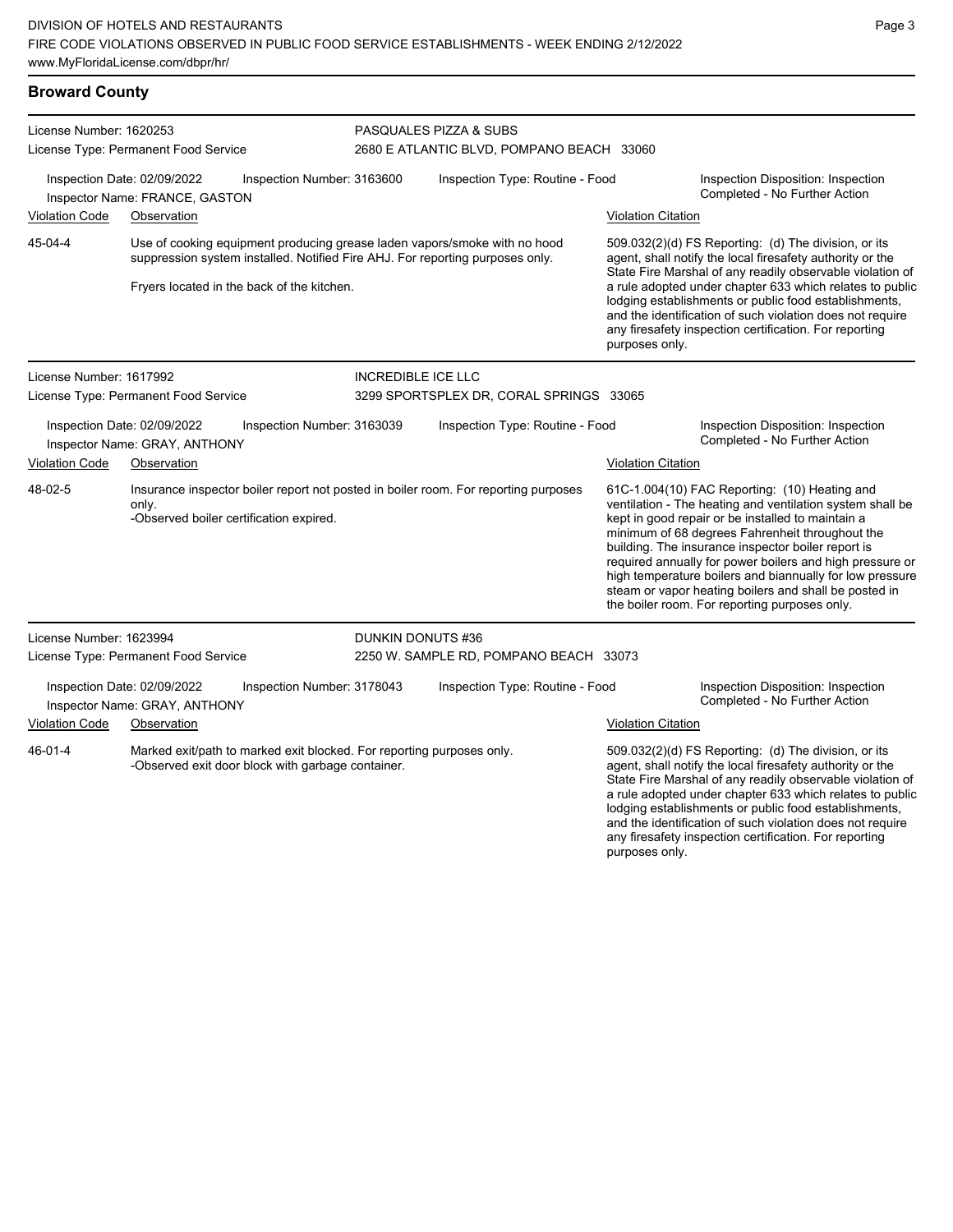### **Broward County**

| License Number: 1625124<br>License Type: Permanent Food Service                                                                                                                                                                                                                                                                                                                                                               |                                                                                                                     |                                                                                                                                                                                                                         | TACOCRAFT TAQUERIA & TEQUILA BAR<br>510 NORTH FEDERAL HWY, FORT LAUDERDALE 33301                       |                                                                               |  |                                                                                                                                                                                                                                                                                                                                                                                                                                              |                                                                                                                                                                                                                                                                                                                                                                                                                            |
|-------------------------------------------------------------------------------------------------------------------------------------------------------------------------------------------------------------------------------------------------------------------------------------------------------------------------------------------------------------------------------------------------------------------------------|---------------------------------------------------------------------------------------------------------------------|-------------------------------------------------------------------------------------------------------------------------------------------------------------------------------------------------------------------------|--------------------------------------------------------------------------------------------------------|-------------------------------------------------------------------------------|--|----------------------------------------------------------------------------------------------------------------------------------------------------------------------------------------------------------------------------------------------------------------------------------------------------------------------------------------------------------------------------------------------------------------------------------------------|----------------------------------------------------------------------------------------------------------------------------------------------------------------------------------------------------------------------------------------------------------------------------------------------------------------------------------------------------------------------------------------------------------------------------|
| Inspection Number: 3153958<br>Inspection Date: 02/08/2022<br>Inspector Name: BRANN, JUSTIN                                                                                                                                                                                                                                                                                                                                    |                                                                                                                     |                                                                                                                                                                                                                         |                                                                                                        | Inspection Type: Routine - Food                                               |  |                                                                                                                                                                                                                                                                                                                                                                                                                                              | Inspection Disposition: Call Back -<br>Extension given, pending                                                                                                                                                                                                                                                                                                                                                            |
| <b>Violation Code</b>                                                                                                                                                                                                                                                                                                                                                                                                         | Observation                                                                                                         |                                                                                                                                                                                                                         |                                                                                                        |                                                                               |  | <b>Violation Citation</b>                                                                                                                                                                                                                                                                                                                                                                                                                    |                                                                                                                                                                                                                                                                                                                                                                                                                            |
| 45-02-4                                                                                                                                                                                                                                                                                                                                                                                                                       | reporting purposes only.                                                                                            | - From initial inspection : Portable fire extinguisher gauge in red zone. For<br>Portable fire extinguisher gauge in red zone. For reporting purposes only.<br>By exit door - dry storage/prep area. ** Time Extended** |                                                                                                        | By exit door - dry storage/prep area. - From follow-up inspection 2022-02-08: |  | purposes only.                                                                                                                                                                                                                                                                                                                                                                                                                               | 509.032(2)(d) FS Reporting: (d) The division, or its<br>agent, shall notify the local firesafety authority or the<br>State Fire Marshal of any readily observable violation of<br>a rule adopted under chapter 633 which relates to public<br>lodging establishments or public food establishments,<br>and the identification of such violation does not require<br>any firesafety inspection certification. For reporting |
| - From initial inspection : Portable fire extinguisher gauge in red zone. For<br>45-02-4<br>reporting purposes only.<br>By exit door - dry storage/prep area. - From follow-up inspection 2022-02-08:<br>Portable fire extinguisher gauge in red zone. For reporting purposes only.<br>By exit door - dry storage/prep area. ** Time Extended**<br>purposes only.<br>By exit door - dry storage/prep area. ** Time Extended** |                                                                                                                     |                                                                                                                                                                                                                         | - From follow-up<br>inspection 2022-02-09: Portable fire extinguisher gauge in red zone. For reporting |                                                                               |  | 509.032(2)(d) FS Reporting: (d) The division, or its<br>agent, shall notify the local firesafety authority or the<br>State Fire Marshal of any readily observable violation of<br>a rule adopted under chapter 633 which relates to public<br>lodging establishments or public food establishments,<br>and the identification of such violation does not require<br>any firesafety inspection certification. For reporting<br>purposes only. |                                                                                                                                                                                                                                                                                                                                                                                                                            |
| 45-02-4                                                                                                                                                                                                                                                                                                                                                                                                                       | Portable fire extinguisher gauge in red zone. For reporting purposes only.<br>By exit door - dry storage/prep area. |                                                                                                                                                                                                                         |                                                                                                        |                                                                               |  | purposes only.                                                                                                                                                                                                                                                                                                                                                                                                                               | 509.032(2)(d) FS Reporting: (d) The division, or its<br>agent, shall notify the local firesafety authority or the<br>State Fire Marshal of any readily observable violation of<br>a rule adopted under chapter 633 which relates to public<br>lodging establishments or public food establishments,<br>and the identification of such violation does not require<br>any firesafety inspection certification. For reporting |
| License Number: 1623839                                                                                                                                                                                                                                                                                                                                                                                                       |                                                                                                                     |                                                                                                                                                                                                                         |                                                                                                        | <b>CHIPOTLE MEXICAN GRILL</b>                                                 |  |                                                                                                                                                                                                                                                                                                                                                                                                                                              |                                                                                                                                                                                                                                                                                                                                                                                                                            |
|                                                                                                                                                                                                                                                                                                                                                                                                                               | License Type: Permanent Food Service                                                                                |                                                                                                                                                                                                                         |                                                                                                        | 5796 UNIVERSITY DR STE 103, DAVIE 33328                                       |  |                                                                                                                                                                                                                                                                                                                                                                                                                                              |                                                                                                                                                                                                                                                                                                                                                                                                                            |
|                                                                                                                                                                                                                                                                                                                                                                                                                               | Inspection Date: 02/08/2022<br>Inspector Name: NEALY, VALENCIA                                                      | Inspection Number: 3159360                                                                                                                                                                                              |                                                                                                        | Inspection Type: Routine - Food                                               |  |                                                                                                                                                                                                                                                                                                                                                                                                                                              | Inspection Disposition: Inspection<br>Completed - No Further Action                                                                                                                                                                                                                                                                                                                                                        |
| <b>Violation Code</b>                                                                                                                                                                                                                                                                                                                                                                                                         | Observation                                                                                                         |                                                                                                                                                                                                                         |                                                                                                        |                                                                               |  | <b>Violation Citation</b>                                                                                                                                                                                                                                                                                                                                                                                                                    |                                                                                                                                                                                                                                                                                                                                                                                                                            |
| 45-02-4<br>Portable fire extinguisher gauge in red zone. For reporting purposes only.<br>-Observed fire extinguisher gauges in re-charge zone located in ware wash area<br>and next to office in kitchen.                                                                                                                                                                                                                     |                                                                                                                     |                                                                                                                                                                                                                         |                                                                                                        |                                                                               |  |                                                                                                                                                                                                                                                                                                                                                                                                                                              | 509.032(2)(d) FS Reporting: (d) The division, or its<br>agent, shall notify the local firesafety authority or the<br>State Fire Marshal of any readily observable violation of<br>a rule adopted under chapter 633 which relates to public                                                                                                                                                                                 |

lodging establishments or public food establishments, and the identification of such violation does not require any firesafety inspection certification. For reporting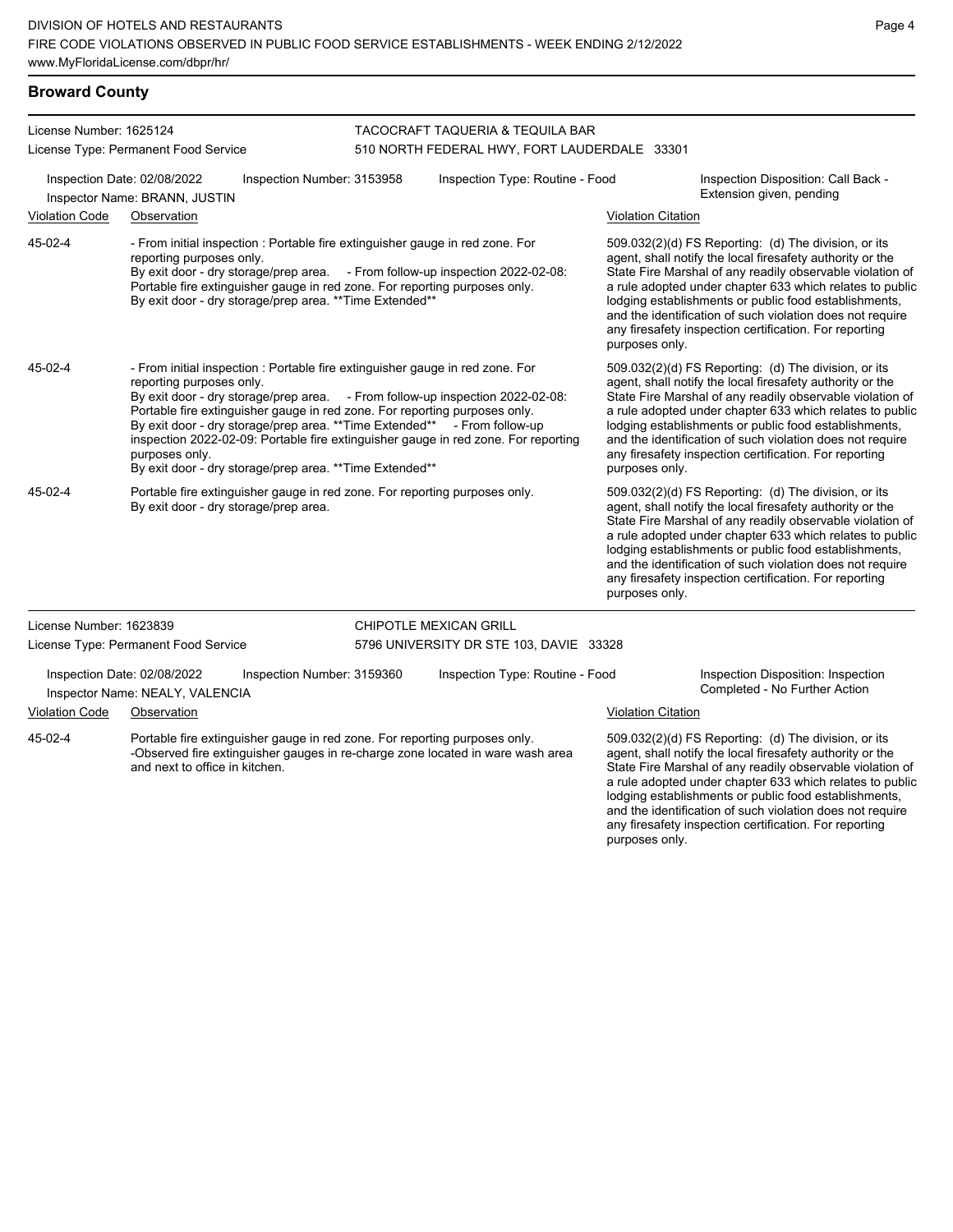lodging establishments or public food establishments, and the identification of such violation does not require any firesafety inspection certification. For reporting

| <b>Clay County</b>                                                            |                                                                                         |                            |                                 |                           |                                                                                                                                                                                                                                            |
|-------------------------------------------------------------------------------|-----------------------------------------------------------------------------------------|----------------------------|---------------------------------|---------------------------|--------------------------------------------------------------------------------------------------------------------------------------------------------------------------------------------------------------------------------------------|
| License Number: 2000801                                                       |                                                                                         | PAPA JOHN'S PIZZA          |                                 |                           |                                                                                                                                                                                                                                            |
| 38-C BLANDING BLVD, ORANGE PARK 32073<br>License Type: Permanent Food Service |                                                                                         |                            |                                 |                           |                                                                                                                                                                                                                                            |
|                                                                               | Inspection Date: 02/10/2022<br>Inspector Name: BIAVA, GRANT                             | Inspection Number: 3125878 | Inspection Type: Routine - Food |                           | Inspection Disposition: Administrative<br>complaint recommended                                                                                                                                                                            |
| <b>Violation Code</b>                                                         | Observation                                                                             |                            |                                 | <b>Violation Citation</b> |                                                                                                                                                                                                                                            |
| 45-02-4                                                                       | Portable fire extinguisher gauge in red zone. For reporting purposes only.<br>By office |                            |                                 |                           | 509.032(2)(d) FS Reporting: (d) The division, or its<br>agent, shall notify the local firesafety authority or the<br>State Fire Marshal of any readily observable violation of<br>a rule adopted under chapter 633 which relates to public |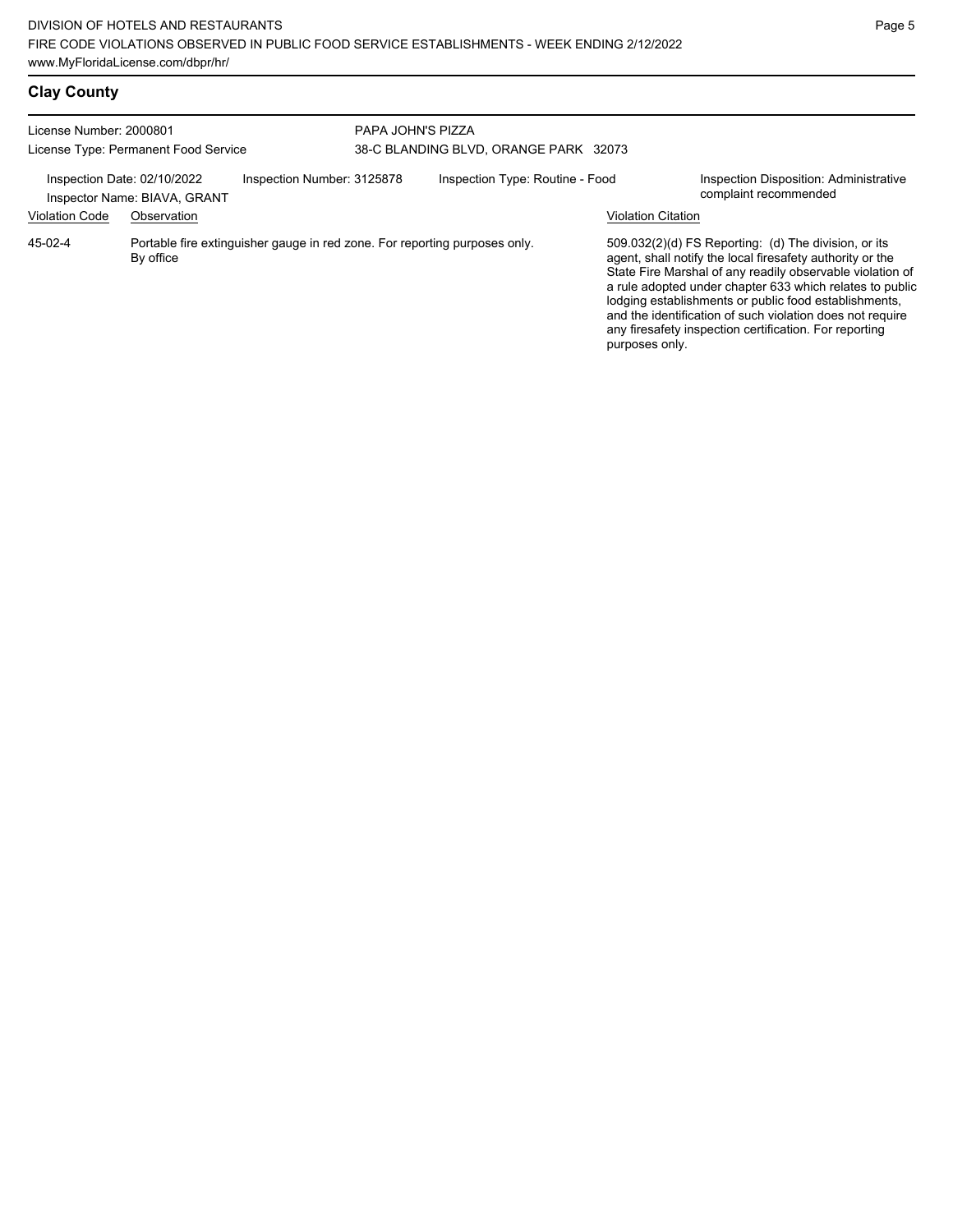# **Collier County**

| License Number: 2101089                                                                                                                                                                             |                                                                |                                                                              | LIKI TIKI BBO NAPLES            |                                                                                     |                           |                                                                                                                                                                                                                                                                                                                                                                                                                            |  |  |
|-----------------------------------------------------------------------------------------------------------------------------------------------------------------------------------------------------|----------------------------------------------------------------|------------------------------------------------------------------------------|---------------------------------|-------------------------------------------------------------------------------------|---------------------------|----------------------------------------------------------------------------------------------------------------------------------------------------------------------------------------------------------------------------------------------------------------------------------------------------------------------------------------------------------------------------------------------------------------------------|--|--|
| License Type: Permanent Food Service                                                                                                                                                                |                                                                |                                                                              |                                 | 590 9 ST N, NAPLES 34102                                                            |                           |                                                                                                                                                                                                                                                                                                                                                                                                                            |  |  |
| Inspection Date: 02/07/2022<br>Inspection Number: 3108139<br>Inspector Name: FERRY, WILLIAM                                                                                                         |                                                                |                                                                              | Inspection Type: Routine - Food |                                                                                     |                           | Inspection Disposition: Inspection<br>Completed - No Further Action                                                                                                                                                                                                                                                                                                                                                        |  |  |
| <b>Violation Code</b>                                                                                                                                                                               | Observation                                                    |                                                                              |                                 |                                                                                     | <b>Violation Citation</b> |                                                                                                                                                                                                                                                                                                                                                                                                                            |  |  |
| 48-04-4                                                                                                                                                                                             | compartment sink. Corrected on site                            | of the building. For reporting purposes only. Large propane tank under three |                                 | Propane tank (larger than 2.7 lb. water capacity/1 lb. gas capacity) located inside | purposes only.            | 509.032(2)(d) FS Reporting: (d) The division, or its<br>agent, shall notify the local firesafety authority or the<br>State Fire Marshal of any readily observable violation of<br>a rule adopted under chapter 633 which relates to public<br>lodging establishments or public food establishments,<br>and the identification of such violation does not require<br>any firesafety inspection certification. For reporting |  |  |
| License Number: 2103266                                                                                                                                                                             |                                                                |                                                                              | <b>AFSONA</b>                   |                                                                                     |                           |                                                                                                                                                                                                                                                                                                                                                                                                                            |  |  |
|                                                                                                                                                                                                     | License Type: Permanent Food Service                           |                                                                              |                                 | 300 TAMIAMI TR N, NAPLES 34102                                                      |                           |                                                                                                                                                                                                                                                                                                                                                                                                                            |  |  |
|                                                                                                                                                                                                     | Inspection Date: 02/10/2022<br>Inspector Name: DILLON, TIMOTHY | Inspection Number: 3117663                                                   |                                 | Inspection Type: Routine - Food                                                     |                           | Inspection Disposition: Inspection<br>Completed - No Further Action                                                                                                                                                                                                                                                                                                                                                        |  |  |
| <b>Violation Code</b><br>Observation                                                                                                                                                                |                                                                |                                                                              |                                 |                                                                                     | <b>Violation Citation</b> |                                                                                                                                                                                                                                                                                                                                                                                                                            |  |  |
| 48-04-4<br>Propane tank (larger than 2.7 lb. water capacity/1 lb. gas capacity) located inside<br>of the building. For reporting purposes only. Observed a propane tank in the dry<br>storage area. |                                                                |                                                                              |                                 |                                                                                     |                           | 509.032(2)(d) FS Reporting: (d) The division, or its<br>agent, shall notify the local firesafety authority or the<br>State Fire Marshal of any readily observable violation of<br>a rule adopted under chapter 633 which relates to public<br>lodging establishments or public food establishments,<br>and the identification of such violation does not require                                                           |  |  |

any firesafety inspection certification. For reporting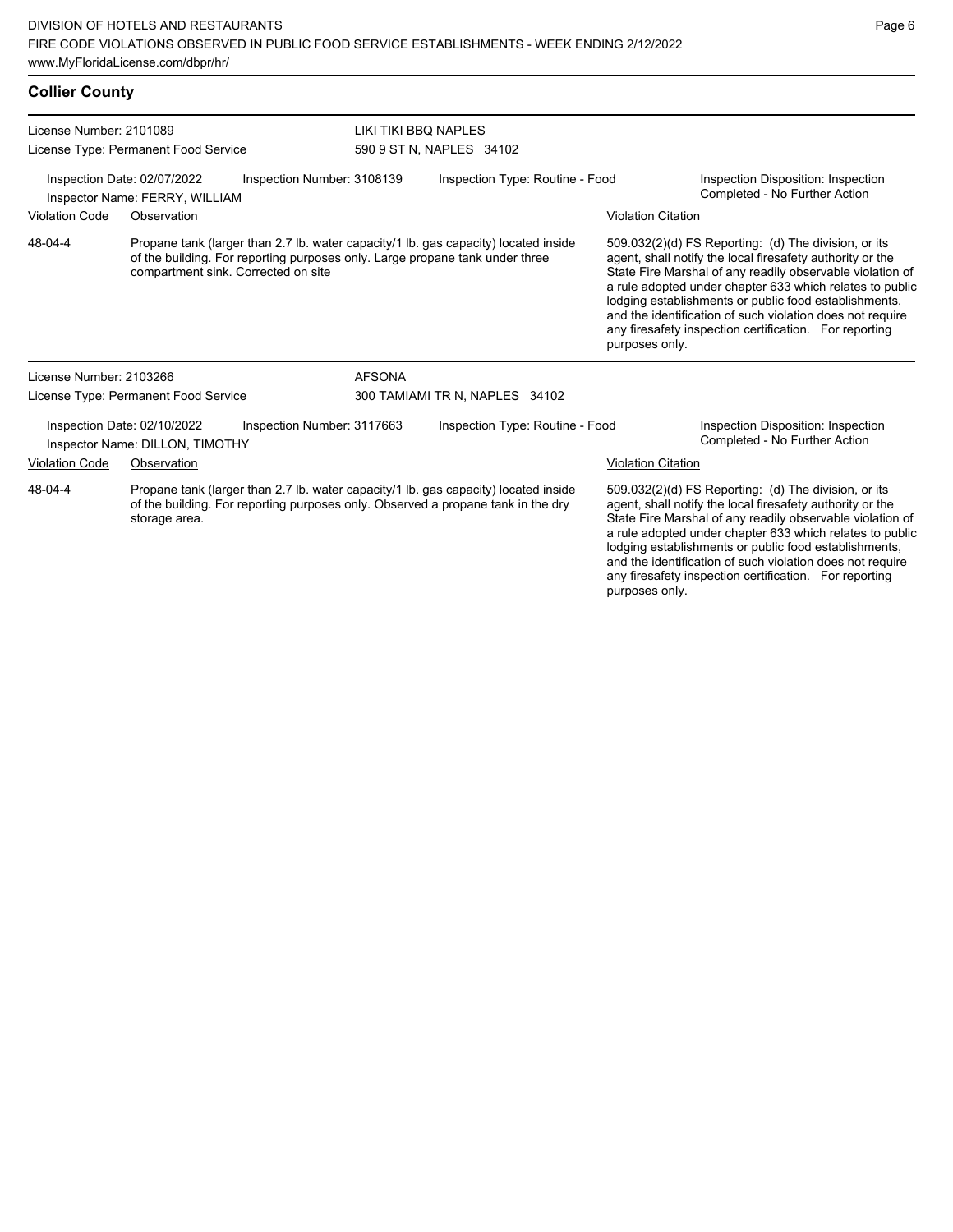| License Number: 2200091              |                                  |                                                                                    | <b>HARDEE'S</b> |                                 |                           |                                                                                                                                                                                                                                                                                                                                                                                                                              |
|--------------------------------------|----------------------------------|------------------------------------------------------------------------------------|-----------------|---------------------------------|---------------------------|------------------------------------------------------------------------------------------------------------------------------------------------------------------------------------------------------------------------------------------------------------------------------------------------------------------------------------------------------------------------------------------------------------------------------|
| License Type: Permanent Food Service |                                  |                                                                                    |                 | 279 W DUVAL ST, LAKE CITY 32055 |                           |                                                                                                                                                                                                                                                                                                                                                                                                                              |
| Inspection Date: 02/07/2022          | Inspector Name: BAILEY, KIMBERLY | Inspection Number: 3160474                                                         |                 | Inspection Type: Routine - Food |                           | Inspection Disposition: Administrative<br>complaint recommended                                                                                                                                                                                                                                                                                                                                                              |
| <b>Violation Code</b>                | Observation                      |                                                                                    |                 |                                 | <b>Violation Citation</b> |                                                                                                                                                                                                                                                                                                                                                                                                                              |
| 45-02-4                              | door.                            | Portable fire extinguisher gauge in red zone. For reporting purposes only. By back |                 |                                 | purposes only.            | $509.032(2)(d)$ FS Reporting: (d) The division, or its<br>agent, shall notify the local firesafety authority or the<br>State Fire Marshal of any readily observable violation of<br>a rule adopted under chapter 633 which relates to public<br>lodging establishments or public food establishments,<br>and the identification of such violation does not require<br>any firesafety inspection certification. For reporting |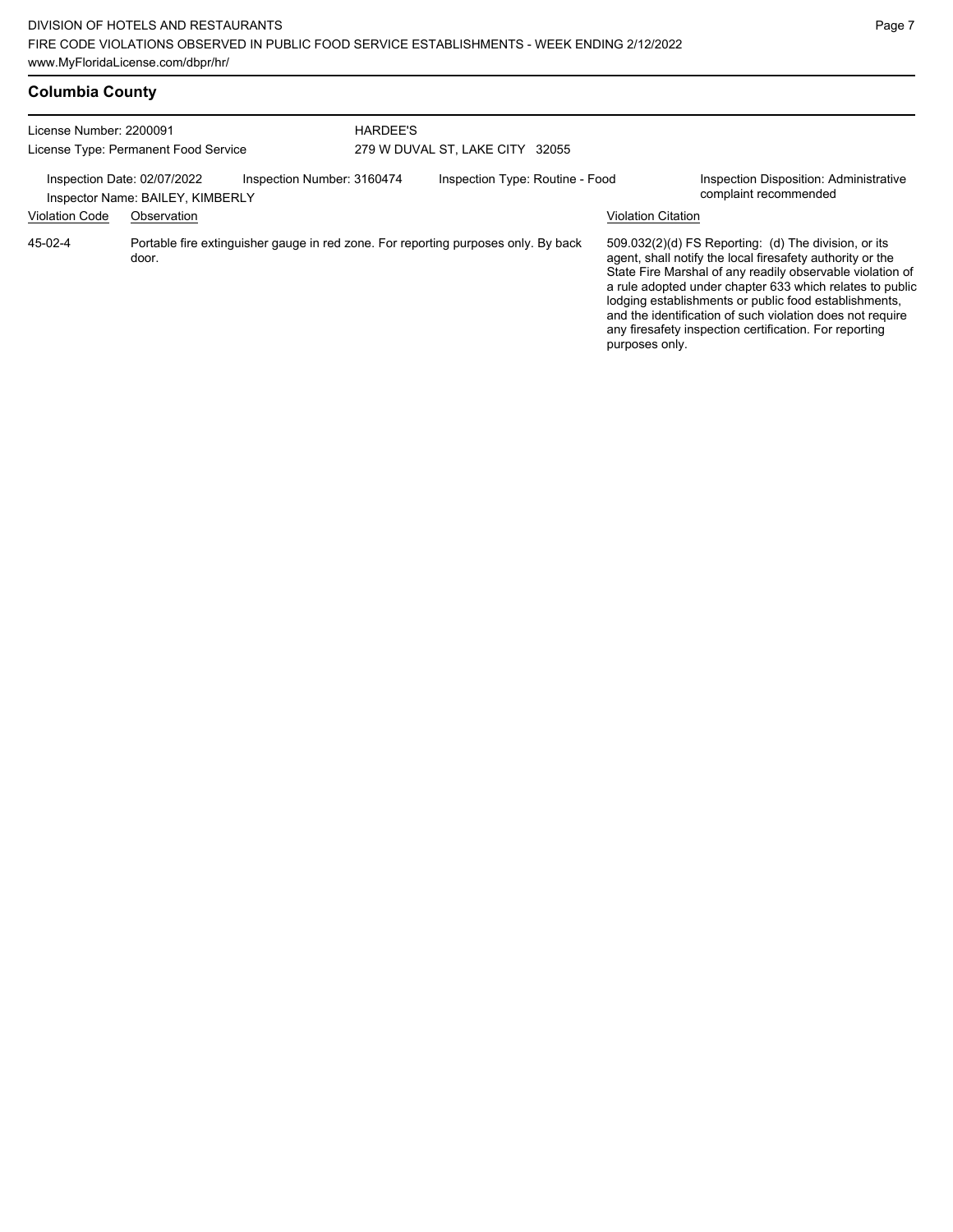# **Dade County**

| License Number: 2359013 |                                                                                                                                                                                                                                                                                                                                                                                                                                                                              |                   |                                            |                           |                                                                                                                                                                                                                                                                                                                                                                                                                              |
|-------------------------|------------------------------------------------------------------------------------------------------------------------------------------------------------------------------------------------------------------------------------------------------------------------------------------------------------------------------------------------------------------------------------------------------------------------------------------------------------------------------|-------------------|--------------------------------------------|---------------------------|------------------------------------------------------------------------------------------------------------------------------------------------------------------------------------------------------------------------------------------------------------------------------------------------------------------------------------------------------------------------------------------------------------------------------|
|                         | License Type: Mobile Food Dispensing Vehicle                                                                                                                                                                                                                                                                                                                                                                                                                                 | <b>BENNI JAMA</b> | 10000 NW 138 STREET, HIALEAH 33018         |                           |                                                                                                                                                                                                                                                                                                                                                                                                                              |
|                         | Inspection Date: 02/07/2022<br>Inspection Number: 1236782<br>Inspector Name: SANCHEZ, JAVIER                                                                                                                                                                                                                                                                                                                                                                                 |                   | Inspection Type: Routine - Food            |                           | Inspection Disposition: Warning<br><b>Issued</b>                                                                                                                                                                                                                                                                                                                                                                             |
| <b>Violation Code</b>   | Observation                                                                                                                                                                                                                                                                                                                                                                                                                                                                  |                   |                                            | <b>Violation Citation</b> |                                                                                                                                                                                                                                                                                                                                                                                                                              |
| 48-04-4                 | Propane tank (larger than 2.7 lb. water capacity/1 lb. gas capacity) located inside<br>of the building. For reporting purposes only. Observed two LP tanks inside of the<br>mobile unit.                                                                                                                                                                                                                                                                                     |                   |                                            | purposes only.            | $509.032(2)(d)$ FS Reporting: (d) The division, or its<br>agent, shall notify the local firesafety authority or the<br>State Fire Marshal of any readily observable violation of<br>a rule adopted under chapter 633 which relates to public<br>lodging establishments or public food establishments,<br>and the identification of such violation does not require<br>any firesafety inspection certification. For reporting |
| 48-04-4                 | - From initial inspection : Propane tank (larger than 2.7 lb. water capacity/1 lb. gas<br>capacity) located inside of the building. For reporting purposes only. Observed two<br>LP tanks inside of the mobile unit. - From follow-up inspection 2022-02-08:<br>Propane tank (larger than 2.7 lb. water capacity/1 lb. gas capacity) located inside<br>of the building. For reporting purposes only. Observed three LP tanks inside of the<br>mobile unit. **Time Extended** |                   |                                            | purposes only.            | 509.032(2)(d) FS Reporting: (d) The division, or its<br>agent, shall notify the local firesafety authority or the<br>State Fire Marshal of any readily observable violation of<br>a rule adopted under chapter 633 which relates to public<br>lodging establishments or public food establishments,<br>and the identification of such violation does not require<br>any firesafety inspection certification. For reporting   |
| License Number: 2332786 |                                                                                                                                                                                                                                                                                                                                                                                                                                                                              |                   | <b>SALVADORAN CUISINE</b>                  |                           |                                                                                                                                                                                                                                                                                                                                                                                                                              |
|                         | License Type: Permanent Food Service                                                                                                                                                                                                                                                                                                                                                                                                                                         |                   | 15260 SW 280TH STREET, HOMESTEAD 33032     |                           |                                                                                                                                                                                                                                                                                                                                                                                                                              |
|                         | Inspection Date: 02/11/2022<br>Inspection Number: 3157642<br>Inspector Name: SAENZ, HILDA                                                                                                                                                                                                                                                                                                                                                                                    |                   | Inspection Type: Routine - Food            |                           | Inspection Disposition: Warning<br><b>Issued</b>                                                                                                                                                                                                                                                                                                                                                                             |
| <b>Violation Code</b>   | Observation                                                                                                                                                                                                                                                                                                                                                                                                                                                                  |                   |                                            | Violation Citation        |                                                                                                                                                                                                                                                                                                                                                                                                                              |
| 45-02-4                 | Portable fire extinguisher gauge in red zone. For reporting purposes only.<br>Observed a portable fire extinguisher gauge in red zone at the pupusa cooking<br>line.                                                                                                                                                                                                                                                                                                         |                   |                                            | purposes only.            | 509.032(2)(d) FS Reporting: (d) The division, or its<br>agent, shall notify the local firesafety authority or the<br>State Fire Marshal of any readily observable violation of<br>a rule adopted under chapter 633 which relates to public<br>lodging establishments or public food establishments,<br>and the identification of such violation does not require<br>any firesafety inspection certification. For reporting   |
| License Number: 2360075 |                                                                                                                                                                                                                                                                                                                                                                                                                                                                              | PASITO AZTECA     |                                            |                           |                                                                                                                                                                                                                                                                                                                                                                                                                              |
|                         | License Type: Mobile Food Dispensing Vehicle                                                                                                                                                                                                                                                                                                                                                                                                                                 |                   | 24420 S DIXIE HWY, REDLAND 33032           |                           |                                                                                                                                                                                                                                                                                                                                                                                                                              |
|                         | Inspection Date: 01/29/2022<br>Inspection Number: 1248060<br>Inspector Name: GONZALEZ, RICARDO                                                                                                                                                                                                                                                                                                                                                                               |                   | Inspection Type: Food-Licensing Inspection |                           | Inspection Disposition: Call Back -<br>Complied                                                                                                                                                                                                                                                                                                                                                                              |
| <b>Violation Code</b>   | Observation                                                                                                                                                                                                                                                                                                                                                                                                                                                                  |                   |                                            | <b>Violation Citation</b> |                                                                                                                                                                                                                                                                                                                                                                                                                              |
| 45-01-4                 | - From initial inspection : No portable fire extinguisher present. For reporting<br>purposes only. - From follow-up inspection 2022-01-29: No portable fire<br>extinguisher present. ** Time Extended**                                                                                                                                                                                                                                                                      |                   |                                            | purposes only.            | 509.032(2)(d) FS Reporting: (d) The division, or its<br>agent, shall notify the local firesafety authority or the<br>State Fire Marshal of any readily observable violation of<br>a rule adopted under chapter 633 which relates to public<br>lodging establishments or public food establishments,<br>and the identification of such violation does not require<br>any firesafety inspection certification. For reporting   |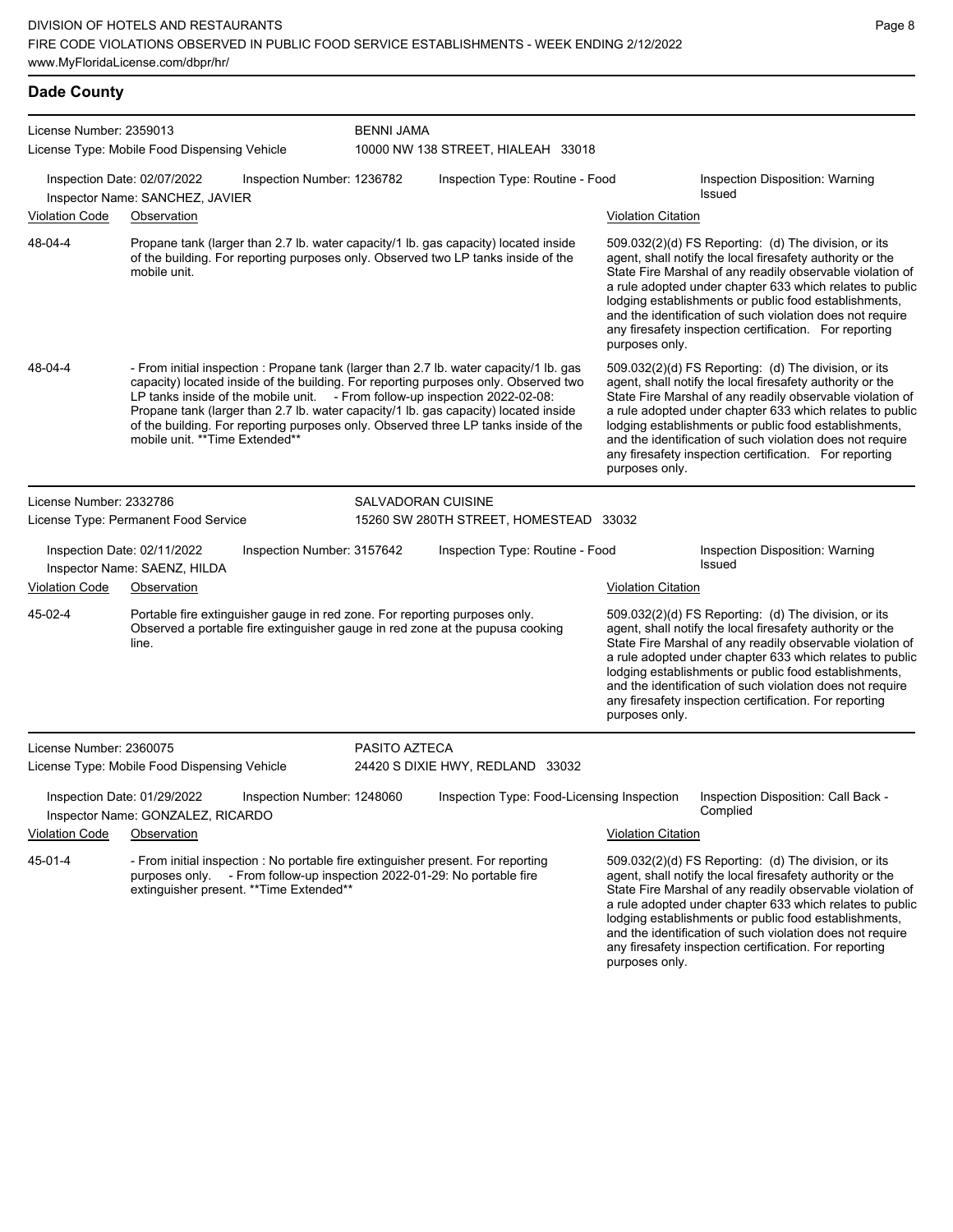| <b>Dade County</b>      |                                                                                                                                                                                                                                                               |                     |                                                          |                           |                                                                                                                                                                                                                                                                                                                                                                                                                            |  |  |  |
|-------------------------|---------------------------------------------------------------------------------------------------------------------------------------------------------------------------------------------------------------------------------------------------------------|---------------------|----------------------------------------------------------|---------------------------|----------------------------------------------------------------------------------------------------------------------------------------------------------------------------------------------------------------------------------------------------------------------------------------------------------------------------------------------------------------------------------------------------------------------------|--|--|--|
| License Number: 2331931 | License Type: Permanent Food Service                                                                                                                                                                                                                          |                     | LA PARRILLA LATINA<br>28864 S DIXIE HWY, HOMESTEAD 33033 |                           |                                                                                                                                                                                                                                                                                                                                                                                                                            |  |  |  |
|                         | Inspection Date: 02/10/2022<br>Inspection Number: 3158323<br>Inspector Name: LODENQUAI, BARRINGTON                                                                                                                                                            |                     | Inspection Type: Routine - Food                          |                           | Inspection Disposition: Administrative<br>complaint recommended                                                                                                                                                                                                                                                                                                                                                            |  |  |  |
| Violation Code          | Observation                                                                                                                                                                                                                                                   |                     |                                                          | <b>Violation Citation</b> |                                                                                                                                                                                                                                                                                                                                                                                                                            |  |  |  |
| 48-04-4                 | Propane tank (larger than 2.7 lb. water capacity/1 lb. gas capacity) located inside<br>of the building. For reporting purposes only.<br>Observed in the storage area.                                                                                         |                     | purposes only.                                           |                           | 509.032(2)(d) FS Reporting: (d) The division, or its<br>agent, shall notify the local firesafety authority or the<br>State Fire Marshal of any readily observable violation of<br>a rule adopted under chapter 633 which relates to public<br>lodging establishments or public food establishments,<br>and the identification of such violation does not require<br>any firesafety inspection certification. For reporting |  |  |  |
| License Number: 2335515 |                                                                                                                                                                                                                                                               | <b>NOVECENTO</b>    |                                                          |                           |                                                                                                                                                                                                                                                                                                                                                                                                                            |  |  |  |
|                         | License Type: Permanent Food Service                                                                                                                                                                                                                          |                     | 3450 NW 83 AVE #137, DORAL 33122                         |                           |                                                                                                                                                                                                                                                                                                                                                                                                                            |  |  |  |
|                         | Inspection Date: 02/09/2022<br>Inspection Number: 3170236<br>Inspector Name: SANCHEZ, JAVIER                                                                                                                                                                  |                     | Inspection Type: Routine - Food                          |                           | Inspection Disposition: Inspection<br>Completed - No Further Action                                                                                                                                                                                                                                                                                                                                                        |  |  |  |
| <b>Violation Code</b>   | Observation                                                                                                                                                                                                                                                   |                     |                                                          | <b>Violation Citation</b> |                                                                                                                                                                                                                                                                                                                                                                                                                            |  |  |  |
| 48-04-4                 | Propane tank (larger than 2.7 lb. water capacity/1 lb. gas capacity) located inside<br>of the building. For reporting purposes only. Observed one LP tank inside the<br>building by the back door. Manager took propane tank outside **Corrected<br>On-Site** |                     |                                                          | purposes only.            | 509.032(2)(d) FS Reporting: (d) The division, or its<br>agent, shall notify the local firesafety authority or the<br>State Fire Marshal of any readily observable violation of<br>a rule adopted under chapter 633 which relates to public<br>lodging establishments or public food establishments,<br>and the identification of such violation does not require<br>any firesafety inspection certification. For reporting |  |  |  |
| License Number: 2334015 |                                                                                                                                                                                                                                                               |                     | PIZZERIA LAS CUBANITAS                                   |                           |                                                                                                                                                                                                                                                                                                                                                                                                                            |  |  |  |
|                         | License Type: Permanent Food Service                                                                                                                                                                                                                          |                     | 4800 W FLAGLER ST STE 101, MIAMI 33134                   |                           |                                                                                                                                                                                                                                                                                                                                                                                                                            |  |  |  |
|                         | Inspection Date: 02/09/2022<br>Inspection Number: 3170706<br>Inspector Name: GONZALEZ, ALEJANDRO                                                                                                                                                              |                     | Inspection Type: Routine - Food                          |                           | Inspection Disposition: Warning<br><b>Issued</b>                                                                                                                                                                                                                                                                                                                                                                           |  |  |  |
| <b>Violation Code</b>   | Observation                                                                                                                                                                                                                                                   |                     |                                                          | <b>Violation Citation</b> |                                                                                                                                                                                                                                                                                                                                                                                                                            |  |  |  |
| 46-01-4                 | Marked exit/path to marked exit blocked. For reporting purposes only. With boxes.                                                                                                                                                                             |                     |                                                          | purposes only.            | 509.032(2)(d) FS Reporting: (d) The division, or its<br>agent, shall notify the local firesafety authority or the<br>State Fire Marshal of any readily observable violation of<br>a rule adopted under chapter 633 which relates to public<br>lodging establishments or public food establishments,<br>and the identification of such violation does not require<br>any firesafety inspection certification. For reporting |  |  |  |
| License Number: 2330984 |                                                                                                                                                                                                                                                               | <b>CAFE BELLINI</b> |                                                          |                           |                                                                                                                                                                                                                                                                                                                                                                                                                            |  |  |  |
|                         | License Type: Permanent Food Service                                                                                                                                                                                                                          |                     | 10225 COLLINS AVENUE, BAL HARBOUR 33154                  |                           |                                                                                                                                                                                                                                                                                                                                                                                                                            |  |  |  |
|                         | Inspection Date: 02/08/2022<br>Inspection Number: 3162300<br>Inspector Name: PRIETO, VICENTE                                                                                                                                                                  |                     | Inspection Type: Routine - Food                          |                           | Inspection Disposition: Inspection<br>Completed - No Further Action                                                                                                                                                                                                                                                                                                                                                        |  |  |  |
| Violation Code          | Observation                                                                                                                                                                                                                                                   |                     |                                                          | <b>Violation Citation</b> |                                                                                                                                                                                                                                                                                                                                                                                                                            |  |  |  |
| 48-01-5                 | No current insurance inspector boiler report or boiler certificate available for boiler.<br>For reporting purposes only. Observed boiler certificates expired.                                                                                                |                     |                                                          |                           | 61C-1.004(10) FAC Reporting: (10) Heating and<br>ventilation - The heating and ventilation system shall be<br>kept in good repair or be installed to maintain a<br>minimum of 68 degrees Fahrenheit throughout the<br>building. The insurance inspectors boiler report is<br>required annually for power boilers and high                                                                                                  |  |  |  |

pressure/high temperature boilers and biannually for low pressure steam or vapor heating boilers and shall be posted in the boiler room. For reporting purposes only.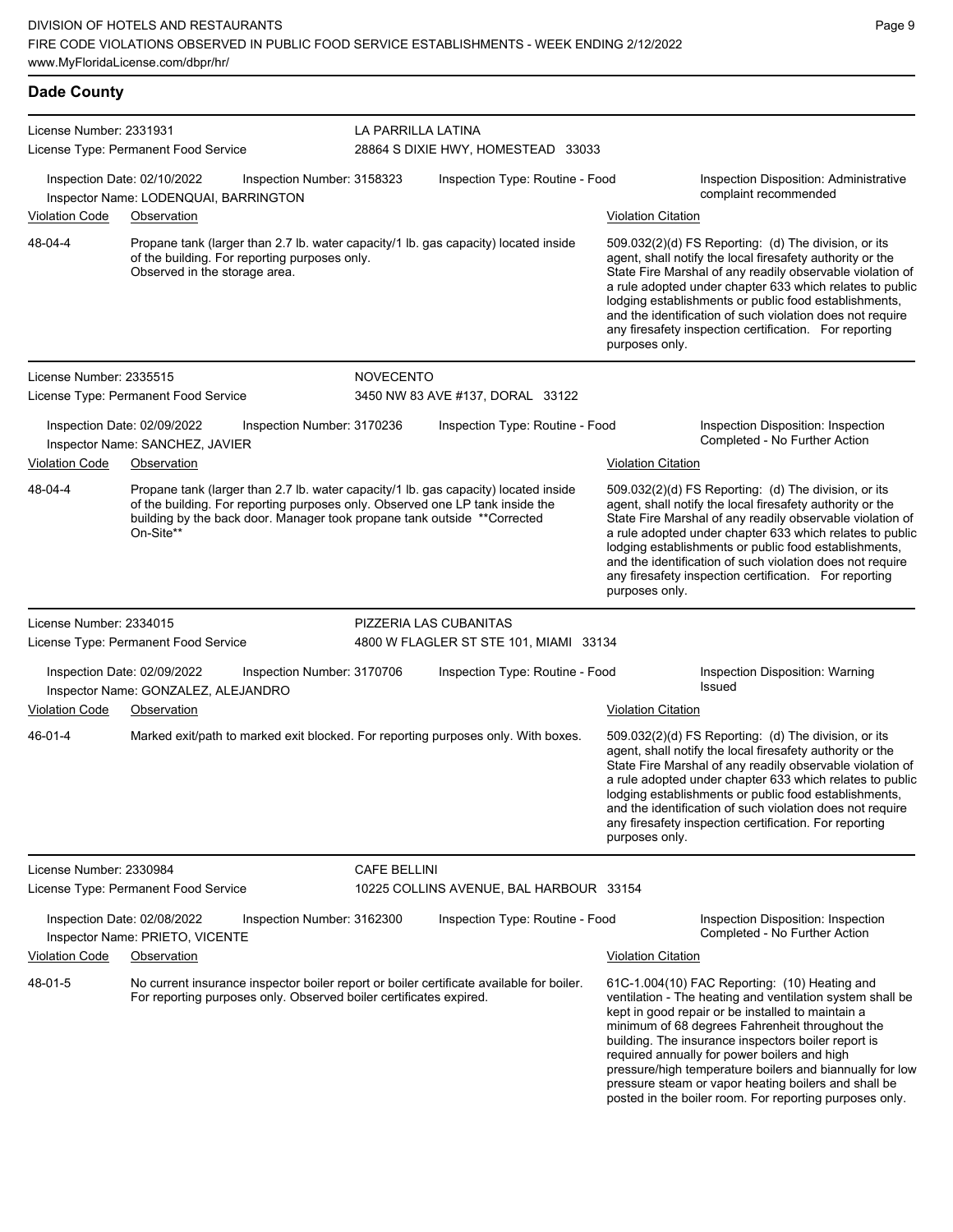| <b>Dade County</b>      |                                                                                                                                                                                                                                                                                                                   |                       |                                              |                           |                                                                                                                                                                                                                                                                                                                                                                                                                            |  |  |  |
|-------------------------|-------------------------------------------------------------------------------------------------------------------------------------------------------------------------------------------------------------------------------------------------------------------------------------------------------------------|-----------------------|----------------------------------------------|---------------------------|----------------------------------------------------------------------------------------------------------------------------------------------------------------------------------------------------------------------------------------------------------------------------------------------------------------------------------------------------------------------------------------------------------------------------|--|--|--|
| License Number: 2334294 |                                                                                                                                                                                                                                                                                                                   |                       | PARRILLA HAVANERA RESTAURANT #3 LLC          |                           |                                                                                                                                                                                                                                                                                                                                                                                                                            |  |  |  |
|                         | License Type: Permanent Food Service                                                                                                                                                                                                                                                                              |                       | 10921 SW 186 ST, MIAMI 33157                 |                           |                                                                                                                                                                                                                                                                                                                                                                                                                            |  |  |  |
|                         | Inspection Date: 02/07/2022<br>Inspection Number: 3147722<br>Inspector Name: SWIGERT, RICHARD                                                                                                                                                                                                                     |                       | Inspection Type: Routine - Food              |                           | Inspection Disposition: Call Back -<br>Complied                                                                                                                                                                                                                                                                                                                                                                            |  |  |  |
| <b>Violation Code</b>   | Observation                                                                                                                                                                                                                                                                                                       |                       |                                              | <b>Violation Citation</b> |                                                                                                                                                                                                                                                                                                                                                                                                                            |  |  |  |
| 45-02-4                 | - From initial inspection : Portable fire extinguisher gauge in red zone. For<br>reporting purposes only.<br>Observed near the back door. - From follow-up inspection 2022-02-07: Portable<br>fire extinguisher gauge in red zone. For reporting purposes only.<br>Observed near the back door. **Time Extended** |                       |                                              | purposes only.            | 509.032(2)(d) FS Reporting: (d) The division, or its<br>agent, shall notify the local firesafety authority or the<br>State Fire Marshal of any readily observable violation of<br>a rule adopted under chapter 633 which relates to public<br>lodging establishments or public food establishments,<br>and the identification of such violation does not require<br>any firesafety inspection certification. For reporting |  |  |  |
| License Number: 2314636 |                                                                                                                                                                                                                                                                                                                   | DENNYS REST 1106      |                                              |                           |                                                                                                                                                                                                                                                                                                                                                                                                                            |  |  |  |
|                         | License Type: Permanent Food Service                                                                                                                                                                                                                                                                              |                       | 19313 S DIXIE HWY, MIAMI 331577603           |                           |                                                                                                                                                                                                                                                                                                                                                                                                                            |  |  |  |
|                         | Inspection Date: 02/09/2022<br>Inspection Number: 3154305<br>Inspector Name: SWIGERT, RICHARD                                                                                                                                                                                                                     |                       | Inspection Type: Routine - Food              |                           | Inspection Disposition: Inspection<br>Completed - No Further Action                                                                                                                                                                                                                                                                                                                                                        |  |  |  |
| <b>Violation Code</b>   | Observation                                                                                                                                                                                                                                                                                                       |                       |                                              | <b>Violation Citation</b> |                                                                                                                                                                                                                                                                                                                                                                                                                            |  |  |  |
| 45-02-4                 | Portable fire extinguisher gauge in red zone. For reporting purposes only.<br>Observed in the kitchen.                                                                                                                                                                                                            |                       |                                              | purposes only.            | 509.032(2)(d) FS Reporting: (d) The division, or its<br>agent, shall notify the local firesafety authority or the<br>State Fire Marshal of any readily observable violation of<br>a rule adopted under chapter 633 which relates to public<br>lodging establishments or public food establishments,<br>and the identification of such violation does not require<br>any firesafety inspection certification. For reporting |  |  |  |
| License Number: 2335601 |                                                                                                                                                                                                                                                                                                                   |                       | PARADISE COFFEE & DELI                       |                           |                                                                                                                                                                                                                                                                                                                                                                                                                            |  |  |  |
|                         | License Type: Permanent Food Service                                                                                                                                                                                                                                                                              |                       | 10701 NW 58 ST, DORAL 33178                  |                           |                                                                                                                                                                                                                                                                                                                                                                                                                            |  |  |  |
| <b>Violation Code</b>   | Inspection Date: 02/07/2022<br>Inspection Number: 3158902<br>Inspector Name: CURRAS, YANLEE<br>Observation                                                                                                                                                                                                        |                       | Inspection Type: Routine - Food              | Violation Citation        | Inspection Disposition: Inspection<br>Completed - No Further Action                                                                                                                                                                                                                                                                                                                                                        |  |  |  |
| 46-01-4                 | Marked exit/path to marked exit blocked. For reporting purposes only. By a small<br>mobile prep table.                                                                                                                                                                                                            |                       |                                              | purposes only.            | 509.032(2)(d) FS Reporting: (d) The division, or its<br>agent, shall notify the local firesafety authority or the<br>State Fire Marshal of any readily observable violation of<br>a rule adopted under chapter 633 which relates to public<br>lodging establishments or public food establishments,<br>and the identification of such violation does not require<br>any firesafety inspection certification. For reporting |  |  |  |
| License Number: 2335829 |                                                                                                                                                                                                                                                                                                                   | <b>MOTEK AVENTURA</b> |                                              |                           |                                                                                                                                                                                                                                                                                                                                                                                                                            |  |  |  |
|                         | License Type: Permanent Food Service                                                                                                                                                                                                                                                                              |                       | 19501 BISCAYNE BLVD UNIT 938, AVENTURA 33180 |                           |                                                                                                                                                                                                                                                                                                                                                                                                                            |  |  |  |
|                         | Inspection Date: 02/10/2022<br>Inspection Number: 3168472<br>Inspector Name: TAYLOR, JOHN                                                                                                                                                                                                                         |                       | Inspection Type: Routine - Food              |                           | Inspection Disposition: Warning<br>Issued                                                                                                                                                                                                                                                                                                                                                                                  |  |  |  |
| <b>Violation Code</b>   | Observation                                                                                                                                                                                                                                                                                                       |                       |                                              | <b>Violation Citation</b> |                                                                                                                                                                                                                                                                                                                                                                                                                            |  |  |  |
| 45-04-4                 | Use of cooking equipment producing grease laden vapors/smoke with no hood<br>suppression system installed. Notified Fire AHJ. For reporting purposes only.<br>Observed establishment added 3 table top flat stoves with no hood suppression                                                                       |                       |                                              |                           | 509.032(2)(d) FS Reporting: (d) The division, or its<br>agent, shall notify the local firesafety authority or the<br>State Fire Marshal of any readily observable violation of                                                                                                                                                                                                                                             |  |  |  |

system installed. Located next to fryer. \*\*Warning\*\*

a rule adopted under chapter 633 which relates to public lodging establishments or public food establishments, and the identification of such violation does not require any firesafety inspection certification. For reporting purposes only.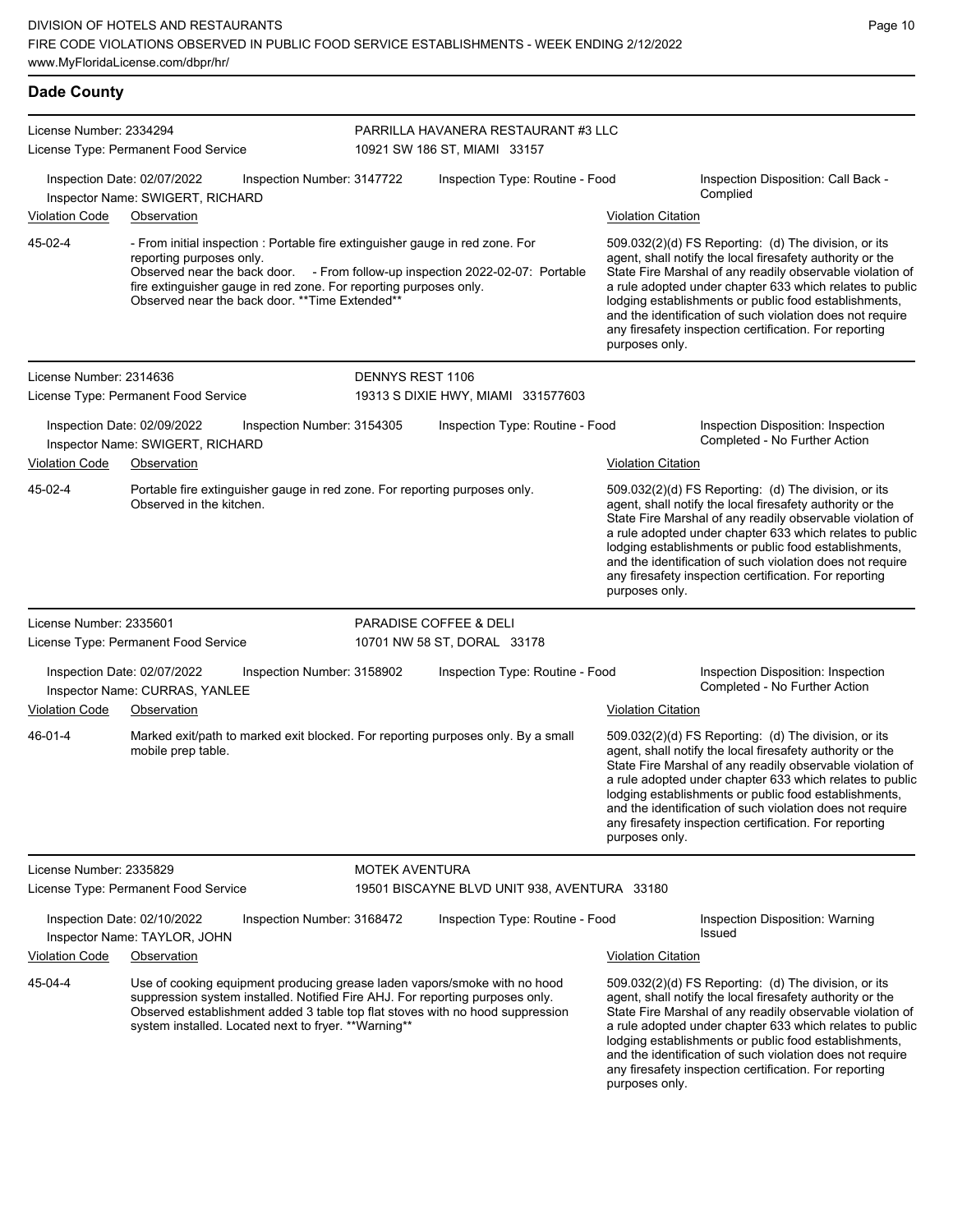License Number: 2335881 License Type: Permanent Food Service

#### EL TROPICO CUBAN KITCHEN 19501 BISCAYNE BLVD. #FH-3, AVENTURA 33180

Inspection Date: 02/09/2022 Inspection Number: 3156531 Inspection Type: Routine - Food Inspection Disposition: Inspection<br>Inspector Name: TAYLOR JOHN

Inspector Name: TAYLOR, JOHN

Violation Code Observation Violation Citation

Use of cooking equipment producing grease laden vapors/smoke with no hood suppression system installed. Notified Fire AHJ. For reporting purposes only. Observed establishment with table top fryer and no hood suppression system. 45-04-4

509.032(2)(d) FS Reporting: (d) The division, or its agent, shall notify the local firesafety authority or the State Fire Marshal of any readily observable violation of a rule adopted under chapter 633 which relates to public lodging establishments or public food establishments, and the identification of such violation does not require any firesafety inspection certification. For reporting purposes only.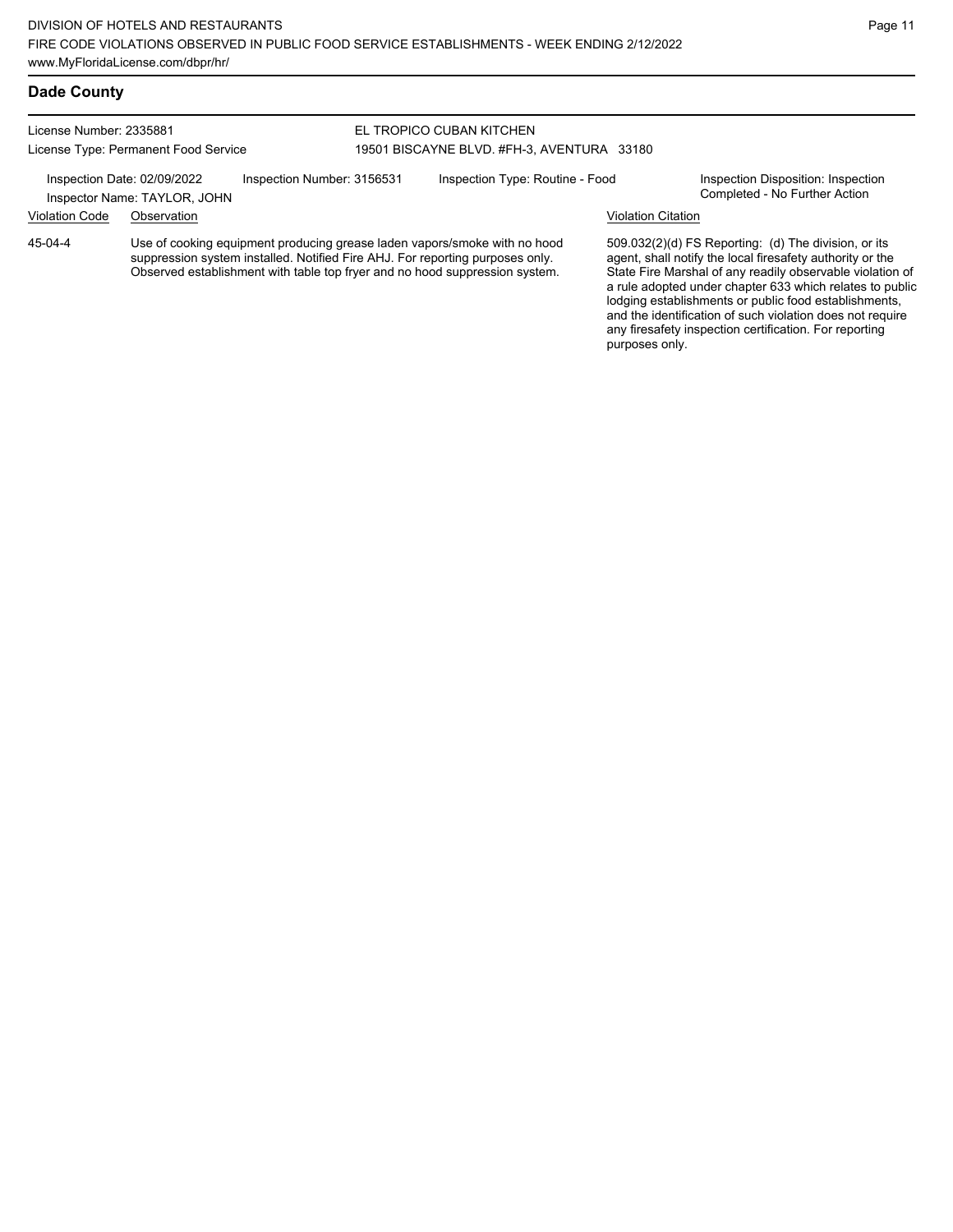| <b>Duval County</b> |
|---------------------|
|                     |

| License Number: 2603878                                                                       |                                                                         |                                                                                                                                                                                                                                   |                                  |                                 | WENDY'S OLD FASHIONED HAMBURGERS #80              |                                                 |                                                                                                                                                                                                                                                                                                                                                                                                                            |
|-----------------------------------------------------------------------------------------------|-------------------------------------------------------------------------|-----------------------------------------------------------------------------------------------------------------------------------------------------------------------------------------------------------------------------------|----------------------------------|---------------------------------|---------------------------------------------------|-------------------------------------------------|----------------------------------------------------------------------------------------------------------------------------------------------------------------------------------------------------------------------------------------------------------------------------------------------------------------------------------------------------------------------------------------------------------------------------|
|                                                                                               | License Type: Permanent Food Service                                    |                                                                                                                                                                                                                                   | 2006 PARK ST, JACKSONVILLE 32204 |                                 |                                                   |                                                 |                                                                                                                                                                                                                                                                                                                                                                                                                            |
|                                                                                               | Inspection Date: 02/09/2022<br>Inspector Name: ESPINOSA-BECKERT, ILIANA | Inspection Number: 3153932                                                                                                                                                                                                        |                                  |                                 | Inspection Type: Routine - Food                   |                                                 | Inspection Disposition: Administrative<br>complaint recommended                                                                                                                                                                                                                                                                                                                                                            |
| <b>Violation Code</b>                                                                         | Observation                                                             |                                                                                                                                                                                                                                   |                                  |                                 |                                                   | <b>Violation Citation</b>                       |                                                                                                                                                                                                                                                                                                                                                                                                                            |
| 45-02-4                                                                                       | **Repeat Violation**                                                    | Portable fire extinguisher gauge in red zone. For reporting purposes only. K class                                                                                                                                                |                                  |                                 |                                                   | purposes only.                                  | 509.032(2)(d) FS Reporting: (d) The division, or its<br>agent, shall notify the local firesafety authority or the<br>State Fire Marshal of any readily observable violation of<br>a rule adopted under chapter 633 which relates to public<br>lodging establishments or public food establishments,<br>and the identification of such violation does not require<br>any firesafety inspection certification. For reporting |
| License Number: 2615228                                                                       |                                                                         |                                                                                                                                                                                                                                   | <b>TOSSGREEN</b>                 |                                 |                                                   |                                                 |                                                                                                                                                                                                                                                                                                                                                                                                                            |
| License Type: Permanent Food Service                                                          |                                                                         |                                                                                                                                                                                                                                   |                                  |                                 | 4668 TOWN CROSSING DR STE 105, JACKSONVILLE 32246 |                                                 |                                                                                                                                                                                                                                                                                                                                                                                                                            |
| Inspection Date: 02/05/2022<br>Inspection Number: 3141941<br>Inspector Name: FICHTER, GARRICK |                                                                         |                                                                                                                                                                                                                                   |                                  | Inspection Type: Routine - Food |                                                   | Inspection Disposition: Call Back -<br>Complied |                                                                                                                                                                                                                                                                                                                                                                                                                            |
| <b>Violation Code</b>                                                                         | Observation                                                             |                                                                                                                                                                                                                                   |                                  |                                 |                                                   | <b>Violation Citation</b>                       |                                                                                                                                                                                                                                                                                                                                                                                                                            |
| 45-02-4                                                                                       | reporting purposes only.                                                | - From initial inspection : Portable fire extinguisher gauge in red zone. For<br>Fire extinguisher in kitchen across from prep table has gauge in red zone.<br>From follow-up inspection 2022-02-05: No change ** Time Extended** |                                  |                                 |                                                   | purposes only.                                  | 509.032(2)(d) FS Reporting: (d) The division, or its<br>agent, shall notify the local firesafety authority or the<br>State Fire Marshal of any readily observable violation of<br>a rule adopted under chapter 633 which relates to public<br>lodging establishments or public food establishments,<br>and the identification of such violation does not require<br>any firesafety inspection certification. For reporting |
| License Number: 2652355                                                                       |                                                                         |                                                                                                                                                                                                                                   | A ONE CATERING                   |                                 |                                                   |                                                 |                                                                                                                                                                                                                                                                                                                                                                                                                            |
|                                                                                               | License Type: Mobile Food Dispensing Vehicle                            |                                                                                                                                                                                                                                   |                                  |                                 | 1712 OGILVIE PARK LN, JACKSONVILLE 32246          |                                                 |                                                                                                                                                                                                                                                                                                                                                                                                                            |
|                                                                                               | Inspection Date: 02/07/2022<br>Inspector Name: FICHTER, GARRICK         | Inspection Number: 1247921                                                                                                                                                                                                        |                                  |                                 | Inspection Type: Food-Licensing Inspection        |                                                 | Inspection Disposition: Inspection<br>Completed - No Further Action                                                                                                                                                                                                                                                                                                                                                        |
| <b>Violation Code</b>                                                                         | Observation                                                             |                                                                                                                                                                                                                                   |                                  |                                 |                                                   | <b>Violation Citation</b>                       |                                                                                                                                                                                                                                                                                                                                                                                                                            |
| 45-01-4                                                                                       |                                                                         | No portable fire extinguisher present. For reporting purposes only.<br>MFDV does not have portable fire extinguisher.                                                                                                             |                                  |                                 |                                                   |                                                 | 509.032(2)(d) FS Reporting: (d) The division, or its<br>agent, shall notify the local firesafety authority or the<br>State Fire Marshal of any readily observable violation of<br>a rule adopted under chapter 633 which relates to public<br>lodging establishments or public food establishments,<br>and the identification of such violation does not require                                                           |

any firesafety inspection certification. For reporting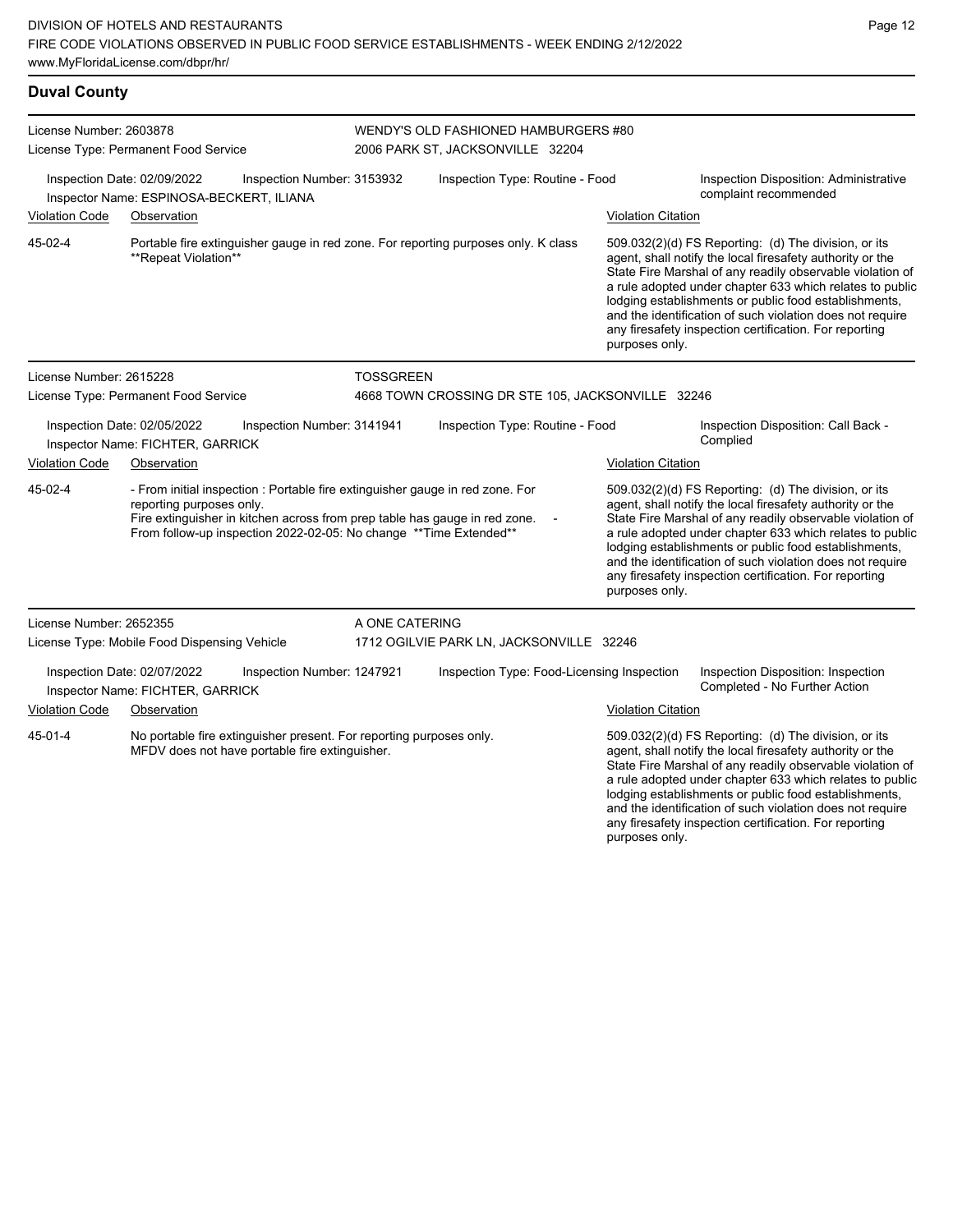| License Number: 2706101              |                                    |                                                                                                                                      | <b>SUSHI MASA</b>                |                           |                                                                                                                                                                                                                                                                                                                                                                                                                            |  |  |
|--------------------------------------|------------------------------------|--------------------------------------------------------------------------------------------------------------------------------------|----------------------------------|---------------------------|----------------------------------------------------------------------------------------------------------------------------------------------------------------------------------------------------------------------------------------------------------------------------------------------------------------------------------------------------------------------------------------------------------------------------|--|--|
| License Type: Permanent Food Service |                                    |                                                                                                                                      | 4731 BAYOU BLVD, PENSACOLA 32503 |                           |                                                                                                                                                                                                                                                                                                                                                                                                                            |  |  |
| Inspection Date: 02/09/2022          | Inspector Name: ALBRITTON, GREGORY | Inspection Number: 3181539                                                                                                           | Inspection Type: Complaint Full  |                           | Inspection Disposition: Warning<br>Issued                                                                                                                                                                                                                                                                                                                                                                                  |  |  |
| <b>Violation Code</b>                | Observation                        |                                                                                                                                      |                                  | <b>Violation Citation</b> |                                                                                                                                                                                                                                                                                                                                                                                                                            |  |  |
| 46-01-4                              | Operator removed chairs.           | Marked exit/path to marked exit blocked. For reporting purposes only.<br>Observed two chairs blocking fire exit in back dining room. |                                  | purposes only.            | 509.032(2)(d) FS Reporting: (d) The division, or its<br>agent, shall notify the local firesafety authority or the<br>State Fire Marshal of any readily observable violation of<br>a rule adopted under chapter 633 which relates to public<br>lodging establishments or public food establishments,<br>and the identification of such violation does not require<br>any firesafety inspection certification. For reporting |  |  |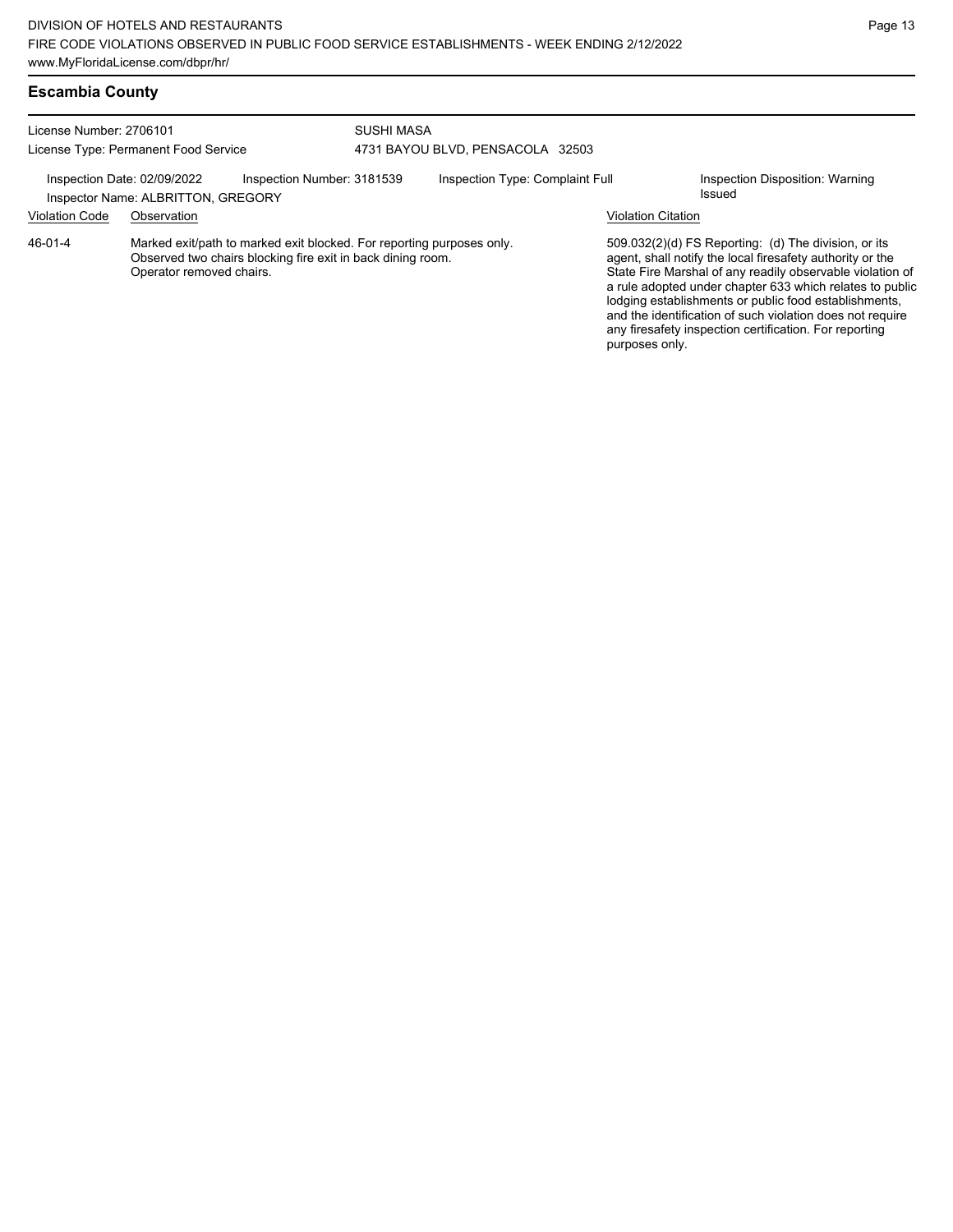| <b>Highlands County</b> |  |
|-------------------------|--|
|-------------------------|--|

| License Number: 3801197<br>License Type: Permanent Food Service |                               |                                                | LA ISLA FLAVOR CAFE<br>308 W INTERLAKE BLVD, LAKE PLACID 33852 |                                 |                           |                                                                                                                                                                                                                                                                                                                                                                                                                            |
|-----------------------------------------------------------------|-------------------------------|------------------------------------------------|----------------------------------------------------------------|---------------------------------|---------------------------|----------------------------------------------------------------------------------------------------------------------------------------------------------------------------------------------------------------------------------------------------------------------------------------------------------------------------------------------------------------------------------------------------------------------------|
| Inspection Date: 02/08/2022                                     | Inspector Name: JACKS, ALBERT | Inspection Number: 3099249                     |                                                                | Inspection Type: Routine - Food |                           | Inspection Disposition: Inspection<br>Completed - No Further Action                                                                                                                                                                                                                                                                                                                                                        |
| <b>Violation Code</b>                                           | Observation                   |                                                |                                                                |                                 | <b>Violation Citation</b> |                                                                                                                                                                                                                                                                                                                                                                                                                            |
| 46-04-4                                                         |                               | Exit door locked. For reporting purposes only. |                                                                |                                 | purposes only.            | 509.032(2)(d) FS Reporting: (d) The division, or its<br>agent, shall notify the local firesafety authority or the<br>State Fire Marshal of any readily observable violation of<br>a rule adopted under chapter 633 which relates to public<br>lodging establishments or public food establishments,<br>and the identification of such violation does not require<br>any firesafety inspection certification. For reporting |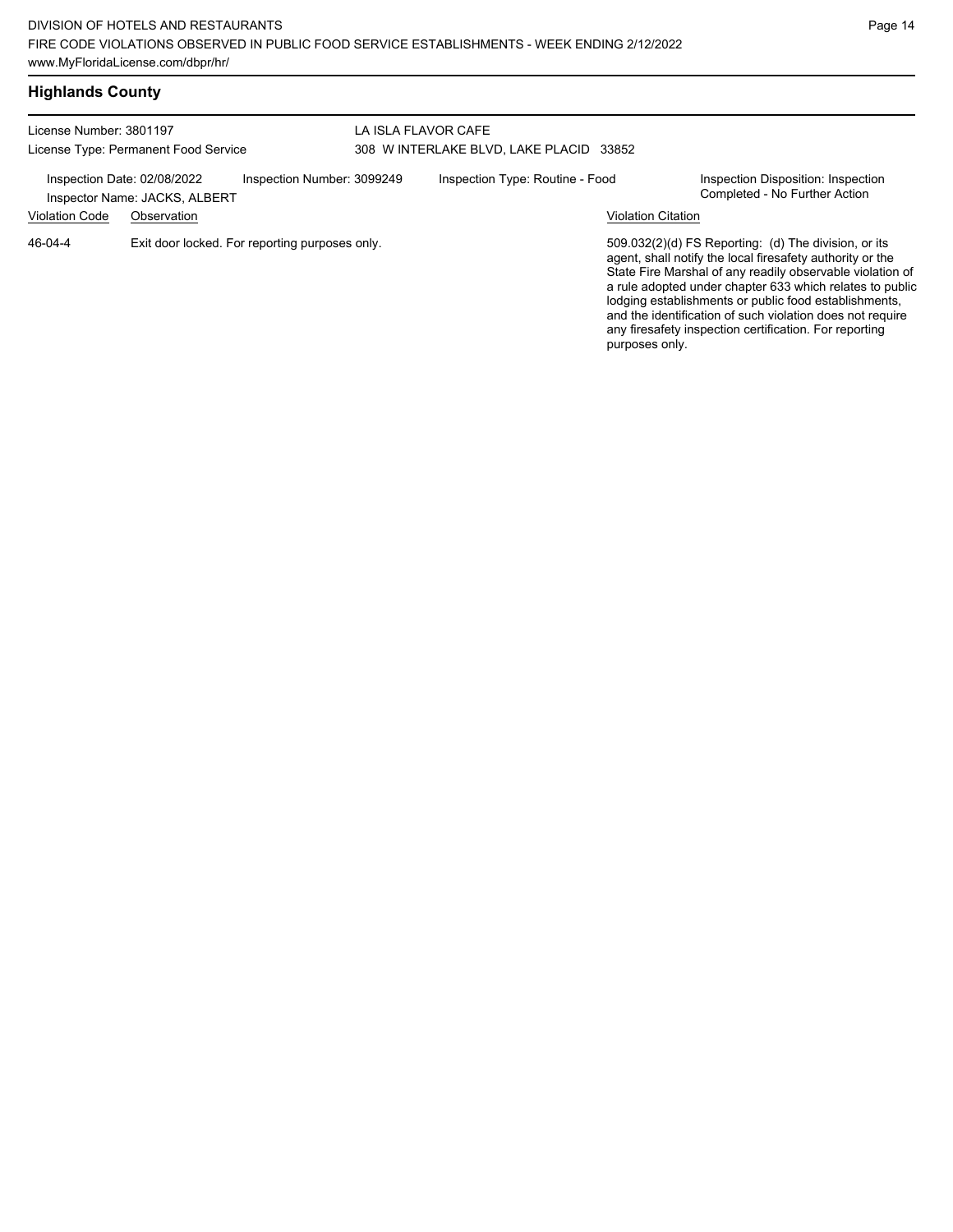FORBICI MODERN ITALIAN 1633 W SNOW AVE, TAMPA 33606

# Inspection Date: 02/09/2022 Inspection Number: 3181536 Inspection Type: Complaint Full Inspection Disposition: Warning Inspector Name: SINGER, ROBERT **Inspector Name:** SINGER, ROBERT

Portable fire extinguisher missing from its designated location. For reporting purposes only. K- class fire extinguisher not stored at proper location extinguisher is sitting on on the floor in front of cook line. 45-05-4

#### Violation Code Observation Violation Citation

509.032(2)(d) FS Reporting: (d) The division, or its agent, shall notify the local firesafety authority or the State Fire Marshal of any readily observable violation of a rule adopted under chapter 633 which relates to public lodging establishments or public food establishments, and the identification of such violation does not require any firesafety inspection certification. For reporting purposes only.

pressure steam or vapor heating boilers and shall be posted in the boiler room. For reporting purposes only.

| License Number: 3908051 |                                                              |                            | HUNTER'S GREEN C C DN ROOM                                                                                                                                                 |                           |                                                                                                                                                                                                                                                                                                                                                                                       |
|-------------------------|--------------------------------------------------------------|----------------------------|----------------------------------------------------------------------------------------------------------------------------------------------------------------------------|---------------------------|---------------------------------------------------------------------------------------------------------------------------------------------------------------------------------------------------------------------------------------------------------------------------------------------------------------------------------------------------------------------------------------|
|                         | License Type: Permanent Food Service                         |                            | 18101 LONGWATER RUN DR, TAMPA 336472212                                                                                                                                    |                           |                                                                                                                                                                                                                                                                                                                                                                                       |
|                         | Inspection Date: 02/09/2022<br>Inspector Name: POWELL, DAVID | Inspection Number: 3142996 | Inspection Type: Routine - Food                                                                                                                                            |                           | Inspection Disposition: Inspection<br>Completed - No Further Action                                                                                                                                                                                                                                                                                                                   |
| <b>Violation Code</b>   | Observation                                                  |                            |                                                                                                                                                                            | <b>Violation Citation</b> |                                                                                                                                                                                                                                                                                                                                                                                       |
| 48-01-5                 |                                                              |                            | No current insurance inspector boiler report or boiler certificate available for boiler.<br>For reporting purposes only. Observed the boiler certificate expired 11/6/2021 |                           | 61C-1.004(10) FAC Reporting: (10) Heating and<br>ventilation - The heating and ventilation system shall be<br>kept in good repair or be installed to maintain a<br>minimum of 68 degrees Fahrenheit throughout the<br>building. The insurance inspectors boiler report is<br>required annually for power boilers and high<br>pressure/high temperature boilers and biannually for low |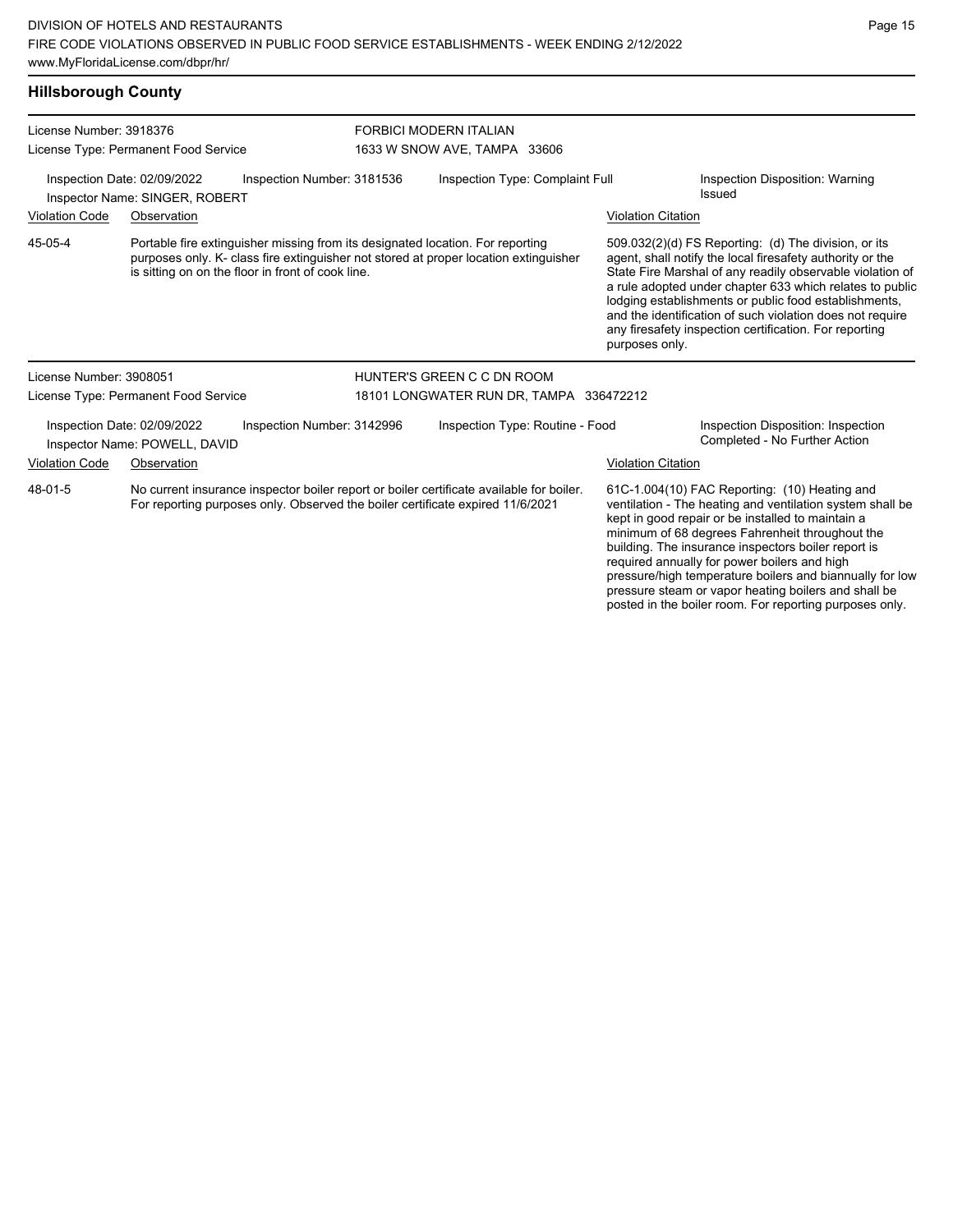# **Lee County**

#### License Number: 4606700 License Type: Permanent Food Service LOBSTER LADY SEAFOOD MARKET & BISTRO 1715 CAPE CORAL PKWY W, UNITS 2, 3, & 4, CAPE CORAL 33914 Inspection Date: 02/07/2022 Inspection Number: 3181176 Inspection Type: Complaint Full Inspection Disposition: Inspection<br>Inspector Name: EREED JOSEPH Inspector Name: FREED, JOSEPH Violation Code Observation Violation Citation Marked exit/path to marked exit blocked. For reporting purposes only. Observed emergency exit blocked by cleaning supplies. 509.032(2)(d) FS Reporting: (d) The division, or its agent, shall notify the local firesafety authority or the State Fire Marshal of any readily observable violation of a rule adopted under chapter 633 which relates to public lodging establishments or public food establishments, and the identification of such violation does not require any firesafety inspection certification. For reporting 46-01-4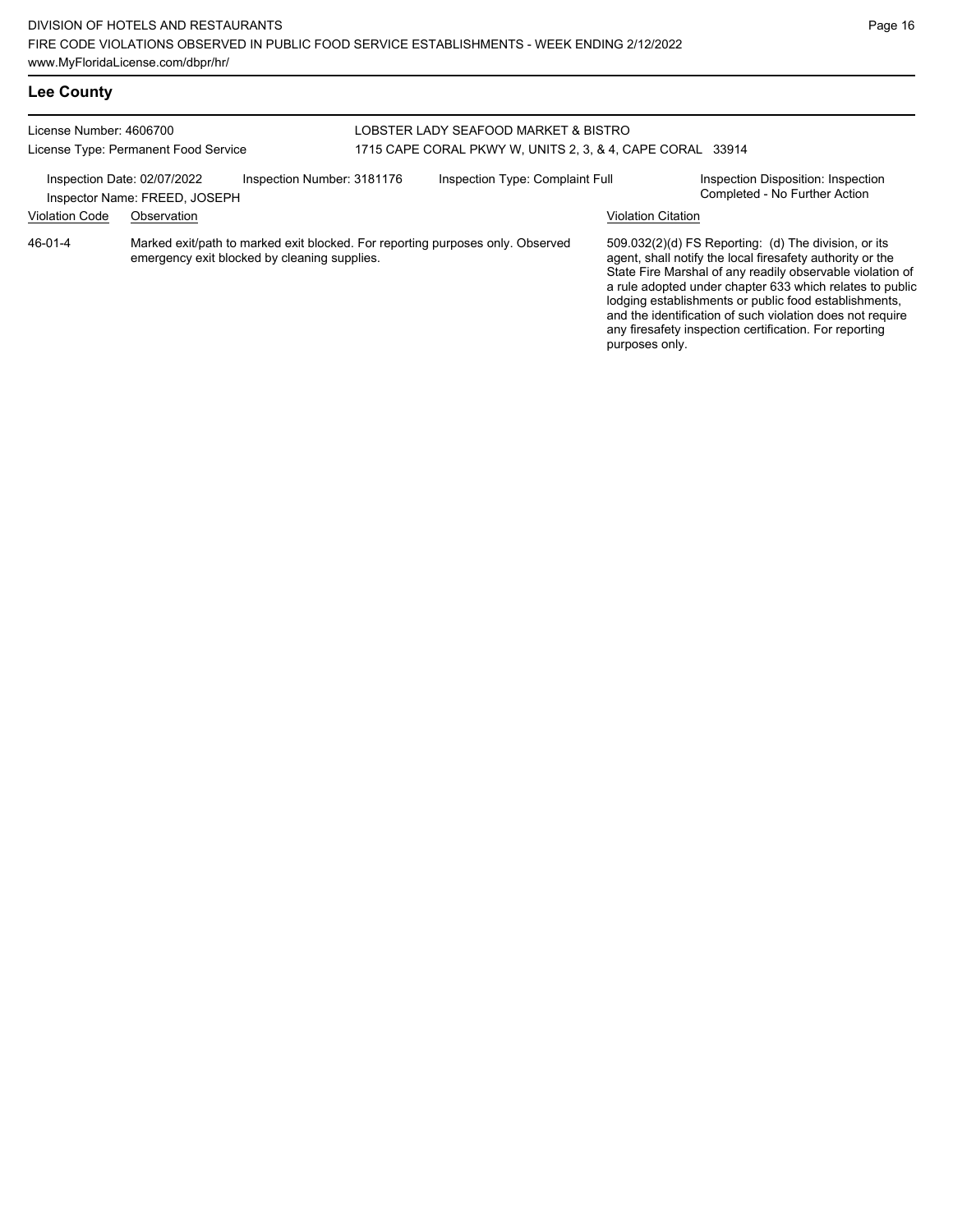| License Number: 5813418<br>License Type: Permanent Food Service |                                                               |                                                                       | LOS GENERALES | 2901 CURRY FORD RD #211 A. ORLANDO 32806                                               |                           |                                                                                                                                                                                                                                                                                                                                                                                                                            |
|-----------------------------------------------------------------|---------------------------------------------------------------|-----------------------------------------------------------------------|---------------|----------------------------------------------------------------------------------------|---------------------------|----------------------------------------------------------------------------------------------------------------------------------------------------------------------------------------------------------------------------------------------------------------------------------------------------------------------------------------------------------------------------------------------------------------------------|
|                                                                 | Inspection Date: 02/10/2022<br>Inspector Name: PLEICONES, KIM | Inspection Number: 3102993                                            |               | Inspection Type: Routine - Food                                                        |                           | Inspection Disposition: Warning<br>Issued                                                                                                                                                                                                                                                                                                                                                                                  |
| <b>Violation Code</b>                                           | Observation                                                   |                                                                       |               |                                                                                        | <b>Violation Citation</b> |                                                                                                                                                                                                                                                                                                                                                                                                                            |
| 46-01-4                                                         | the door                                                      | Marked exit/path to marked exit blocked. For reporting purposes only. |               | Exit door in dining area on east side of building has a table for 2 chairs in front of | purposes only.            | 509.032(2)(d) FS Reporting: (d) The division, or its<br>agent, shall notify the local firesafety authority or the<br>State Fire Marshal of any readily observable violation of<br>a rule adopted under chapter 633 which relates to public<br>lodging establishments or public food establishments,<br>and the identification of such violation does not require<br>any firesafety inspection certification. For reporting |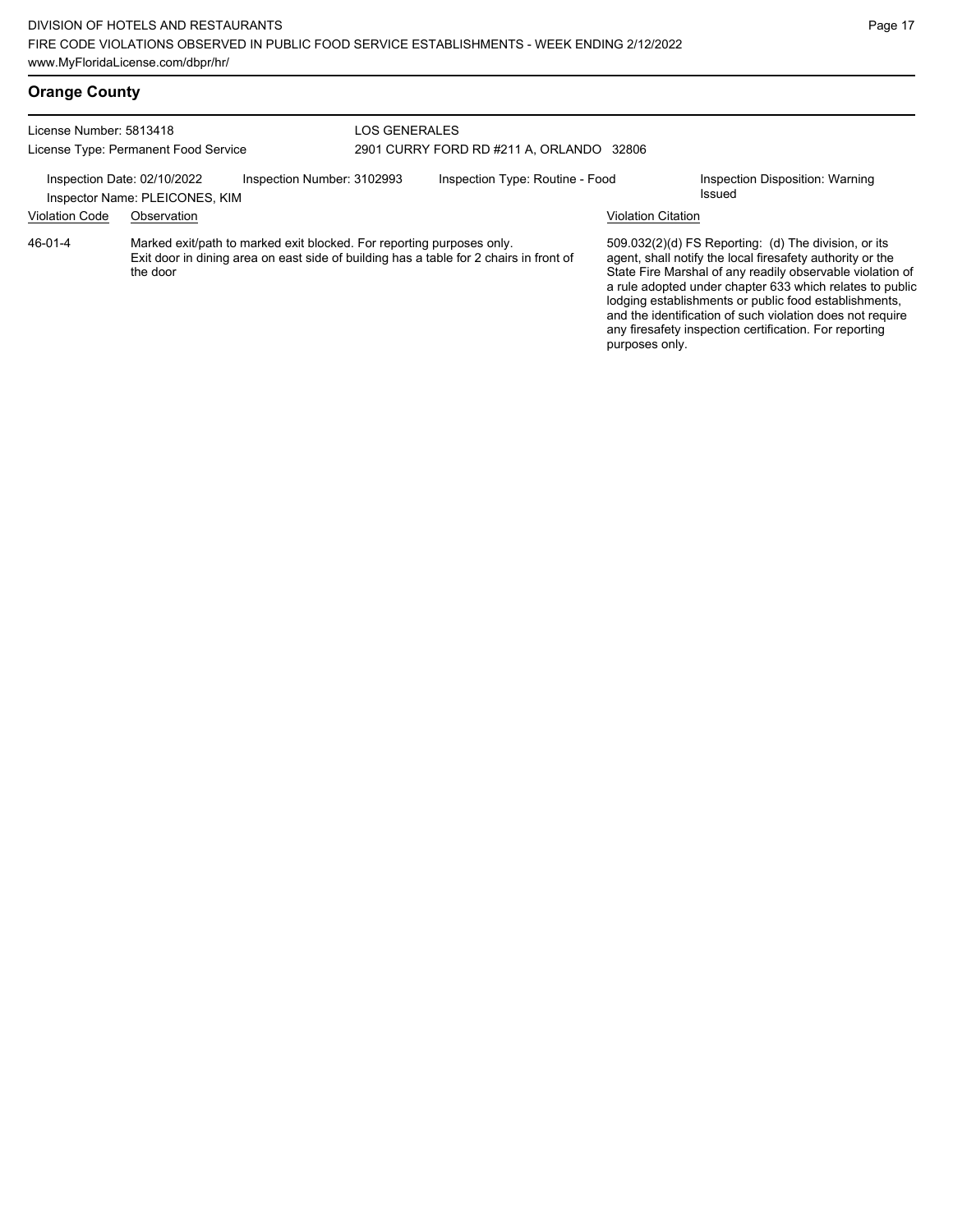### **Osceola County**

| License Number: 5911441<br>License Type: Permanent Food Service                                                                                                                                         |                                                               | PEI WEI FRESH KITCHEN #0258<br>6250 W IRLO BRONSON MEMORIAL HWY, CELEBRATION 34747 |                                           |                                                                             |                                                                                                                                                                                                                                                                                                                                                                  |                                                                                                                                                                                                                                                                                                                                                                                                                            |
|---------------------------------------------------------------------------------------------------------------------------------------------------------------------------------------------------------|---------------------------------------------------------------|------------------------------------------------------------------------------------|-------------------------------------------|-----------------------------------------------------------------------------|------------------------------------------------------------------------------------------------------------------------------------------------------------------------------------------------------------------------------------------------------------------------------------------------------------------------------------------------------------------|----------------------------------------------------------------------------------------------------------------------------------------------------------------------------------------------------------------------------------------------------------------------------------------------------------------------------------------------------------------------------------------------------------------------------|
|                                                                                                                                                                                                         | Inspection Date: 02/09/2022<br>Inspector Name: NIEVES, RAFAEL | Inspection Number: 3149889                                                         | Inspection Type: Routine - Food<br>Issued |                                                                             | Inspection Disposition: Warning                                                                                                                                                                                                                                                                                                                                  |                                                                                                                                                                                                                                                                                                                                                                                                                            |
| <b>Violation Code</b>                                                                                                                                                                                   | Observation                                                   |                                                                                    |                                           |                                                                             | <b>Violation Citation</b>                                                                                                                                                                                                                                                                                                                                        |                                                                                                                                                                                                                                                                                                                                                                                                                            |
| 46-01-4                                                                                                                                                                                                 | Violation**                                                   | Marked exit/path to marked exit blocked. For reporting purposes only.              |                                           | Kitchen exit block by a mop bucket and bags. **Corrected On-Site** **Repeat | purposes only.                                                                                                                                                                                                                                                                                                                                                   | 509.032(2)(d) FS Reporting: (d) The division, or its<br>agent, shall notify the local firesafety authority or the<br>State Fire Marshal of any readily observable violation of<br>a rule adopted under chapter 633 which relates to public<br>lodging establishments or public food establishments,<br>and the identification of such violation does not require<br>any firesafety inspection certification. For reporting |
| License Number: 5900962                                                                                                                                                                                 |                                                               |                                                                                    | <b>LITTLE ITALY</b>                       |                                                                             |                                                                                                                                                                                                                                                                                                                                                                  |                                                                                                                                                                                                                                                                                                                                                                                                                            |
|                                                                                                                                                                                                         | License Type: Permanent Food Service                          |                                                                                    |                                           | 2901 B-1 PARKWAY BLVD., KISSIMMEE 34747                                     |                                                                                                                                                                                                                                                                                                                                                                  |                                                                                                                                                                                                                                                                                                                                                                                                                            |
|                                                                                                                                                                                                         | Inspection Date: 02/08/2022<br>Inspector Name: IRVEN, RYAN    | Inspection Number: 3094123                                                         |                                           | Inspection Type: Routine - Food                                             |                                                                                                                                                                                                                                                                                                                                                                  | Inspection Disposition: Call Back -<br>Extension given, pending                                                                                                                                                                                                                                                                                                                                                            |
| <b>Violation Code</b>                                                                                                                                                                                   | Observation                                                   |                                                                                    |                                           |                                                                             | <b>Violation Citation</b>                                                                                                                                                                                                                                                                                                                                        |                                                                                                                                                                                                                                                                                                                                                                                                                            |
| 47-03-4<br>- From initial inspection: Observed electrical wiring in disrepair. For reporting<br>purposes only. By large mixer, ice machine - From follow-up inspection<br>2022-02-08: **Time Extended** |                                                               |                                                                                    |                                           |                                                                             | 509.032(2)(d) FS Reporting: (d) The division, or its<br>agent, shall notify the local firesafety authority or the<br>State Fire Marshal of any readily observable violation of<br>a rule adopted under chapter 633 which relates to public<br>lodging establishments or public food establishments,<br>and the identification of such violation does not require |                                                                                                                                                                                                                                                                                                                                                                                                                            |

any firesafety inspection certification. For reporting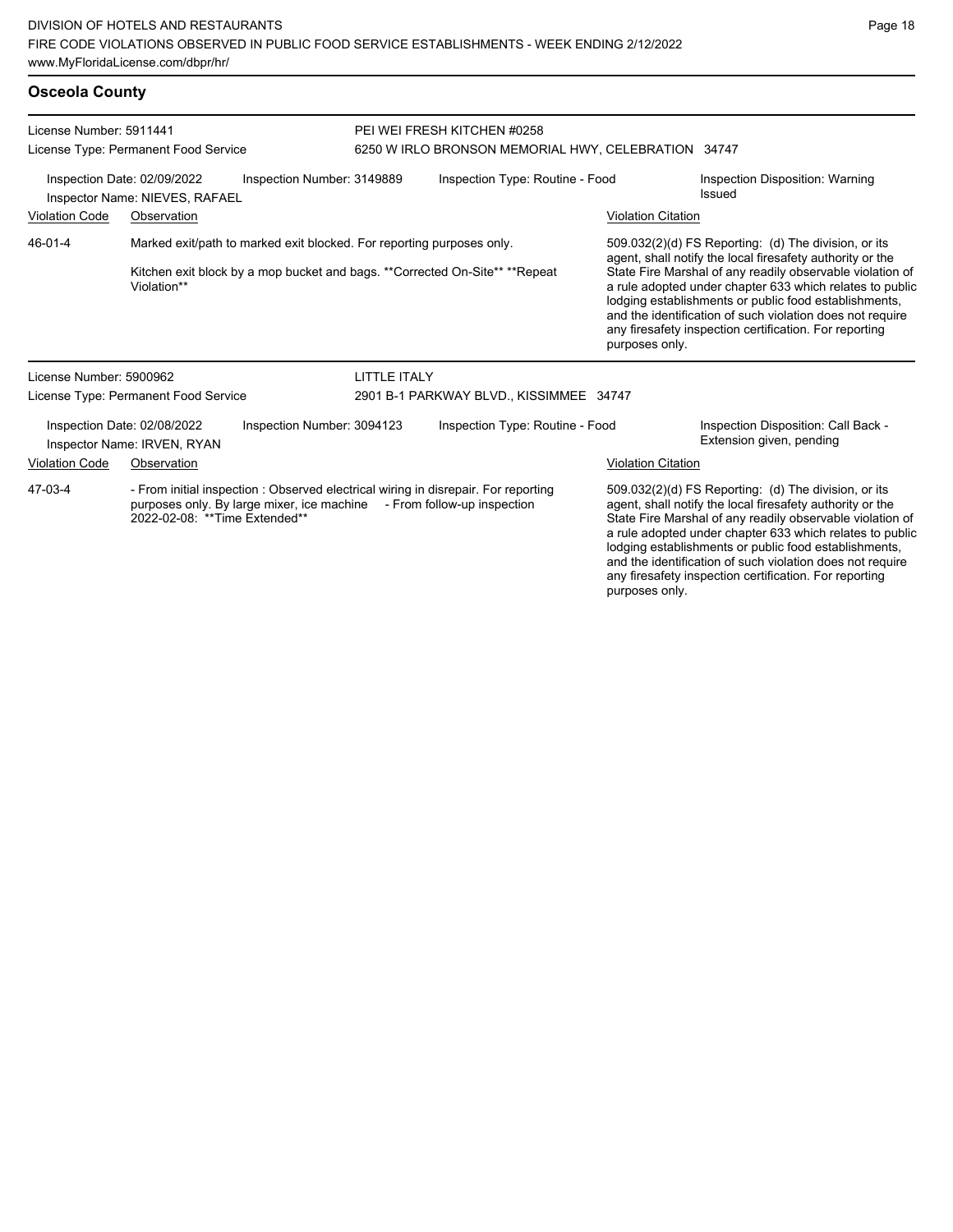# **Palm Beach County**

| License Number: 6021486                                                                                                                                                                                                        |                                                                  |                                                                                                                                  | CUCINA PIZZA BY DESIGN  |                                                                                                                                                                                                                                                                                                                                                                                                                                              |                           |                                                                                                                                                                                                                                                                                                                                                                                                                                                                                                          |  |  |
|--------------------------------------------------------------------------------------------------------------------------------------------------------------------------------------------------------------------------------|------------------------------------------------------------------|----------------------------------------------------------------------------------------------------------------------------------|-------------------------|----------------------------------------------------------------------------------------------------------------------------------------------------------------------------------------------------------------------------------------------------------------------------------------------------------------------------------------------------------------------------------------------------------------------------------------------|---------------------------|----------------------------------------------------------------------------------------------------------------------------------------------------------------------------------------------------------------------------------------------------------------------------------------------------------------------------------------------------------------------------------------------------------------------------------------------------------------------------------------------------------|--|--|
| License Type: Permanent Food Service                                                                                                                                                                                           |                                                                  |                                                                                                                                  |                         | 1855 PALM BEACH LAKES BLVD STE B09, WEST PALM BEACH 33401                                                                                                                                                                                                                                                                                                                                                                                    |                           |                                                                                                                                                                                                                                                                                                                                                                                                                                                                                                          |  |  |
|                                                                                                                                                                                                                                | Inspection Date: 02/08/2022<br>Inspector Name: GOLDMAN, BARRY    | Inspection Number: 3148736                                                                                                       |                         | Inspection Type: Routine - Food                                                                                                                                                                                                                                                                                                                                                                                                              |                           | Inspection Disposition: Inspection<br>Completed - No Further Action                                                                                                                                                                                                                                                                                                                                                                                                                                      |  |  |
| <b>Violation Code</b>                                                                                                                                                                                                          | Observation                                                      |                                                                                                                                  |                         |                                                                                                                                                                                                                                                                                                                                                                                                                                              | <b>Violation Citation</b> |                                                                                                                                                                                                                                                                                                                                                                                                                                                                                                          |  |  |
| 45-04-4<br>Use of cooking equipment producing grease laden vapors/smoke with no hood<br>suppression system installed. Notified Fire AHJ. For reporting purposes only.<br>Table top Double bath fryer on prep table in kitchen. |                                                                  |                                                                                                                                  |                         | 509.032(2)(d) FS Reporting: (d) The division, or its<br>agent, shall notify the local firesafety authority or the<br>State Fire Marshal of any readily observable violation of<br>a rule adopted under chapter 633 which relates to public<br>lodging establishments or public food establishments,<br>and the identification of such violation does not require<br>any firesafety inspection certification. For reporting<br>purposes only. |                           |                                                                                                                                                                                                                                                                                                                                                                                                                                                                                                          |  |  |
| License Number: 6020962                                                                                                                                                                                                        |                                                                  |                                                                                                                                  |                         | CLUB OF ADMIRALS COVE MARINA CAFE                                                                                                                                                                                                                                                                                                                                                                                                            |                           |                                                                                                                                                                                                                                                                                                                                                                                                                                                                                                          |  |  |
| License Type: Permanent Food Service                                                                                                                                                                                           |                                                                  |                                                                                                                                  |                         | 200 ADMIRALS COVE DR, JUPITER 33477                                                                                                                                                                                                                                                                                                                                                                                                          |                           |                                                                                                                                                                                                                                                                                                                                                                                                                                                                                                          |  |  |
|                                                                                                                                                                                                                                | Inspection Date: 02/10/2022<br>Inspector Name: ROTONDI, VICTOR   | Inspection Number: 3149524                                                                                                       |                         | Inspection Type: Routine - Food                                                                                                                                                                                                                                                                                                                                                                                                              |                           | Inspection Disposition: Inspection<br>Completed - No Further Action                                                                                                                                                                                                                                                                                                                                                                                                                                      |  |  |
| <b>Violation Code</b>                                                                                                                                                                                                          | Observation                                                      |                                                                                                                                  |                         |                                                                                                                                                                                                                                                                                                                                                                                                                                              | <b>Violation Citation</b> |                                                                                                                                                                                                                                                                                                                                                                                                                                                                                                          |  |  |
| 45-04-4                                                                                                                                                                                                                        |                                                                  | suppression system installed. Notified Fire AHJ. For reporting purposes only.<br>Small fryer (mainly used for eggrolls/cookline) |                         | Use of cooking equipment producing grease laden vapors/smoke with no hood                                                                                                                                                                                                                                                                                                                                                                    | purposes only.            | 509.032(2)(d) FS Reporting: (d) The division, or its<br>agent, shall notify the local firesafety authority or the<br>State Fire Marshal of any readily observable violation of<br>a rule adopted under chapter 633 which relates to public<br>lodging establishments or public food establishments,<br>and the identification of such violation does not require<br>any firesafety inspection certification. For reporting                                                                               |  |  |
| License Number: 6022240                                                                                                                                                                                                        |                                                                  |                                                                                                                                  | <b>WHOLE GREEN CAFE</b> |                                                                                                                                                                                                                                                                                                                                                                                                                                              |                           |                                                                                                                                                                                                                                                                                                                                                                                                                                                                                                          |  |  |
| License Type: Permanent Food Service                                                                                                                                                                                           |                                                                  |                                                                                                                                  |                         | 142 SE 6 AVE STE A, DELRAY BEACH 33483                                                                                                                                                                                                                                                                                                                                                                                                       |                           |                                                                                                                                                                                                                                                                                                                                                                                                                                                                                                          |  |  |
|                                                                                                                                                                                                                                | Inspection Date: 02/07/2022<br>Inspector Name: GOODWIN, NICHOLAS | Inspection Number: 3163354                                                                                                       |                         | Inspection Type: Routine - Food                                                                                                                                                                                                                                                                                                                                                                                                              |                           | Inspection Disposition: Inspection<br>Completed - No Further Action                                                                                                                                                                                                                                                                                                                                                                                                                                      |  |  |
| <b>Violation Code</b>                                                                                                                                                                                                          | Observation                                                      |                                                                                                                                  |                         |                                                                                                                                                                                                                                                                                                                                                                                                                                              | <b>Violation Citation</b> |                                                                                                                                                                                                                                                                                                                                                                                                                                                                                                          |  |  |
| 45-04-4                                                                                                                                                                                                                        |                                                                  | of table top fryer without hood system                                                                                           |                         | Use of cooking equipment producing grease laden vapors/smoke with no hood<br>suppression system installed. Notified Fire AHJ. For reporting purposes only. Use                                                                                                                                                                                                                                                                               | purposes only.            | 509.032(2)(d) FS Reporting: (d) The division, or its<br>agent, shall notify the local firesafety authority or the<br>State Fire Marshal of any readily observable violation of<br>a rule adopted under chapter 633 which relates to public<br>lodging establishments or public food establishments,<br>and the identification of such violation does not require<br>any firesafety inspection certification. For reporting                                                                               |  |  |
| License Number: 6013439                                                                                                                                                                                                        |                                                                  |                                                                                                                                  |                         | APPLE TEN HOSPITALITY MANAGEMENT INC                                                                                                                                                                                                                                                                                                                                                                                                         |                           |                                                                                                                                                                                                                                                                                                                                                                                                                                                                                                          |  |  |
| License Type: Permanent Food Service                                                                                                                                                                                           |                                                                  |                                                                                                                                  |                         | 8201 CONGRESS AVE, BOCA RATON 33487                                                                                                                                                                                                                                                                                                                                                                                                          |                           |                                                                                                                                                                                                                                                                                                                                                                                                                                                                                                          |  |  |
|                                                                                                                                                                                                                                | Inspection Date: 02/08/2022<br>Inspector Name: GOODWIN, NICHOLAS | Inspection Number: 3154763                                                                                                       |                         | Inspection Type: Routine - Food                                                                                                                                                                                                                                                                                                                                                                                                              |                           | Inspection Disposition: Inspection<br>Completed - No Further Action                                                                                                                                                                                                                                                                                                                                                                                                                                      |  |  |
| <b>Violation Code</b>                                                                                                                                                                                                          | Observation                                                      |                                                                                                                                  |                         |                                                                                                                                                                                                                                                                                                                                                                                                                                              | <b>Violation Citation</b> |                                                                                                                                                                                                                                                                                                                                                                                                                                                                                                          |  |  |
| 48-01-5                                                                                                                                                                                                                        | For reporting purposes only.                                     |                                                                                                                                  |                         | No current insurance inspector boiler report or boiler certificate available for boiler.                                                                                                                                                                                                                                                                                                                                                     |                           | 61C-1.004(10) FAC Reporting: (10) Heating and<br>ventilation - The heating and ventilation system shall be<br>kept in good repair or be installed to maintain a<br>minimum of 68 degrees Fahrenheit throughout the<br>building. The insurance inspectors boiler report is<br>required annually for power boilers and high<br>pressure/high temperature boilers and biannually for low<br>pressure steam or vapor heating boilers and shall be<br>posted in the boiler room. For reporting purposes only. |  |  |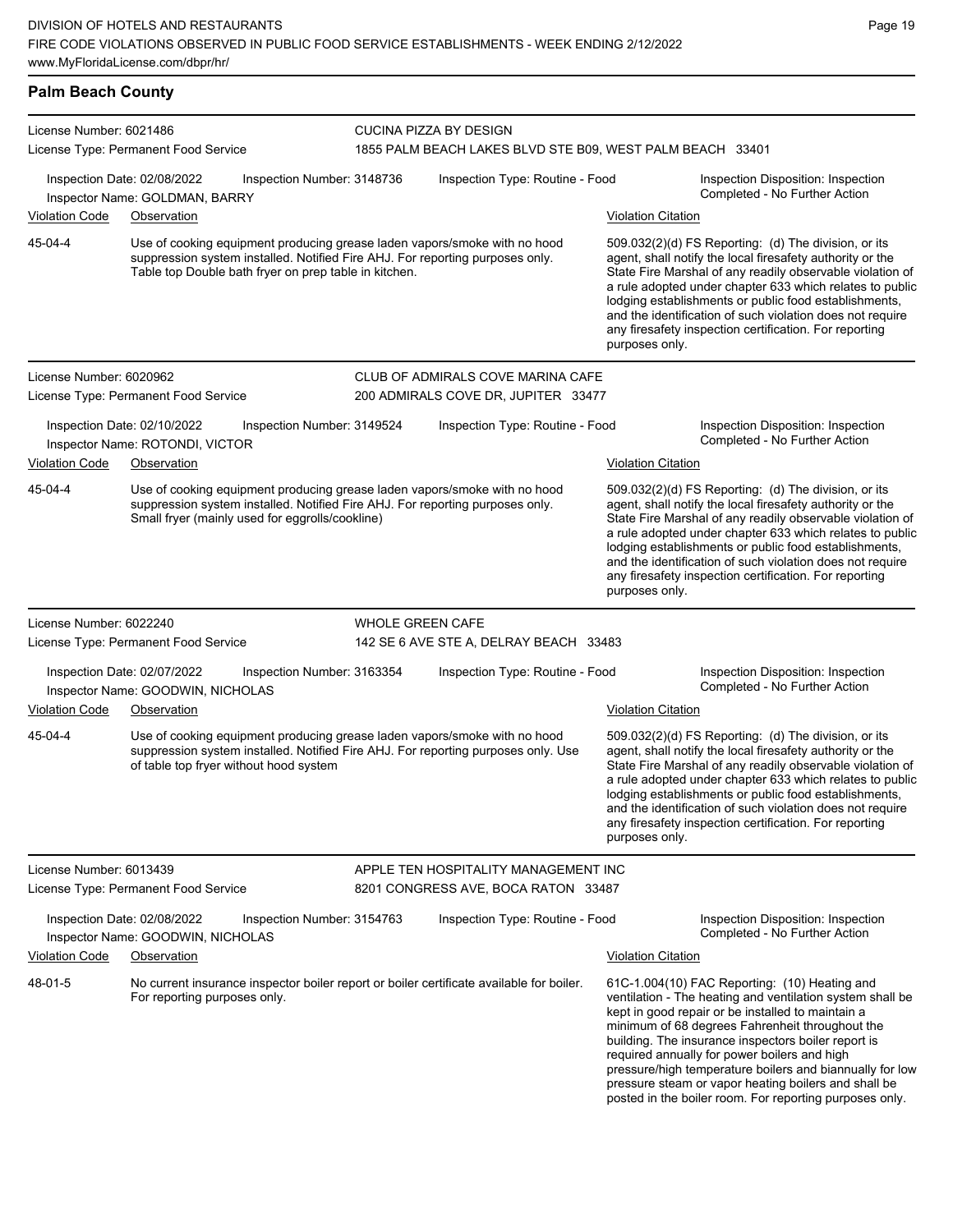pressure steam or vapor heating boilers and shall be posted in the boiler room. For reporting purposes only.

| <b>Pinellas County</b>                                                                        |                                                                                                                             |                                                                                                                                 |                                 |                                                        |                                                                     |                                                                                                                                                                                                                                                                                                                                                                                       |  |
|-----------------------------------------------------------------------------------------------|-----------------------------------------------------------------------------------------------------------------------------|---------------------------------------------------------------------------------------------------------------------------------|---------------------------------|--------------------------------------------------------|---------------------------------------------------------------------|---------------------------------------------------------------------------------------------------------------------------------------------------------------------------------------------------------------------------------------------------------------------------------------------------------------------------------------------------------------------------------------|--|
| License Number: 6214823                                                                       |                                                                                                                             |                                                                                                                                 | <b>NEW CHINA</b>                |                                                        |                                                                     |                                                                                                                                                                                                                                                                                                                                                                                       |  |
|                                                                                               | License Type: Permanent Food Service                                                                                        |                                                                                                                                 |                                 | 1678 S MISSOURI AVE, CLEARWATER 33756                  |                                                                     |                                                                                                                                                                                                                                                                                                                                                                                       |  |
| Inspection Date: 02/10/2022<br>Inspection Number: 3180957<br>Inspector Name: KOUSTIS, TIMOTHY |                                                                                                                             |                                                                                                                                 | Inspection Type: Complaint Full |                                                        | Inspection Disposition: Inspection<br>Completed - No Further Action |                                                                                                                                                                                                                                                                                                                                                                                       |  |
| <b>Violation Code</b>                                                                         | Observation                                                                                                                 |                                                                                                                                 |                                 |                                                        | <b>Violation Citation</b>                                           |                                                                                                                                                                                                                                                                                                                                                                                       |  |
| 49-01-4                                                                                       | Flammables stored/debris present in back storage room. For reporting purposes<br>only.<br>Gas can on floor in storage room. |                                                                                                                                 |                                 |                                                        |                                                                     | 61C-1.004(6) FAC Reporting: (6) Attics, basements,<br>boiler rooms, meter rooms, laundry rooms, and storage<br>rooms shall be kept clean and free of debris and<br>flammables. For reporting purposes only.                                                                                                                                                                           |  |
| License Number: 6216496                                                                       |                                                                                                                             |                                                                                                                                 |                                 | <b>HYATT REGENCY CLEARWATER BEACH RESORT &amp; SPA</b> |                                                                     |                                                                                                                                                                                                                                                                                                                                                                                       |  |
|                                                                                               | License Type: Permanent Food Service                                                                                        |                                                                                                                                 |                                 | 301 GULFVIEW BLVD, CLEARWATER 33767                    |                                                                     |                                                                                                                                                                                                                                                                                                                                                                                       |  |
|                                                                                               | Inspection Date: 02/08/2022<br>Inspector Name: KOUSTIS, TIMOTHY                                                             | Inspection Number: 3158070                                                                                                      |                                 | Inspection Type: Routine - Food                        |                                                                     | Inspection Disposition: Inspection<br>Completed - No Further Action                                                                                                                                                                                                                                                                                                                   |  |
| <b>Violation Code</b>                                                                         | Observation                                                                                                                 |                                                                                                                                 |                                 |                                                        | <b>Violation Citation</b>                                           |                                                                                                                                                                                                                                                                                                                                                                                       |  |
| 48-01-5                                                                                       |                                                                                                                             | Current boiler certificates expired. For reporting purposes only.<br>FI123659, FI123660 all exp 7/25/2021 ** Repeat Violation** |                                 |                                                        |                                                                     | 61C-1.004(10) FAC Reporting: (10) Heating and<br>ventilation - The heating and ventilation system shall be<br>kept in good repair or be installed to maintain a<br>minimum of 68 degrees Fahrenheit throughout the<br>building. The insurance inspectors boiler report is<br>required annually for power boilers and high<br>pressure/high temperature boilers and biannually for low |  |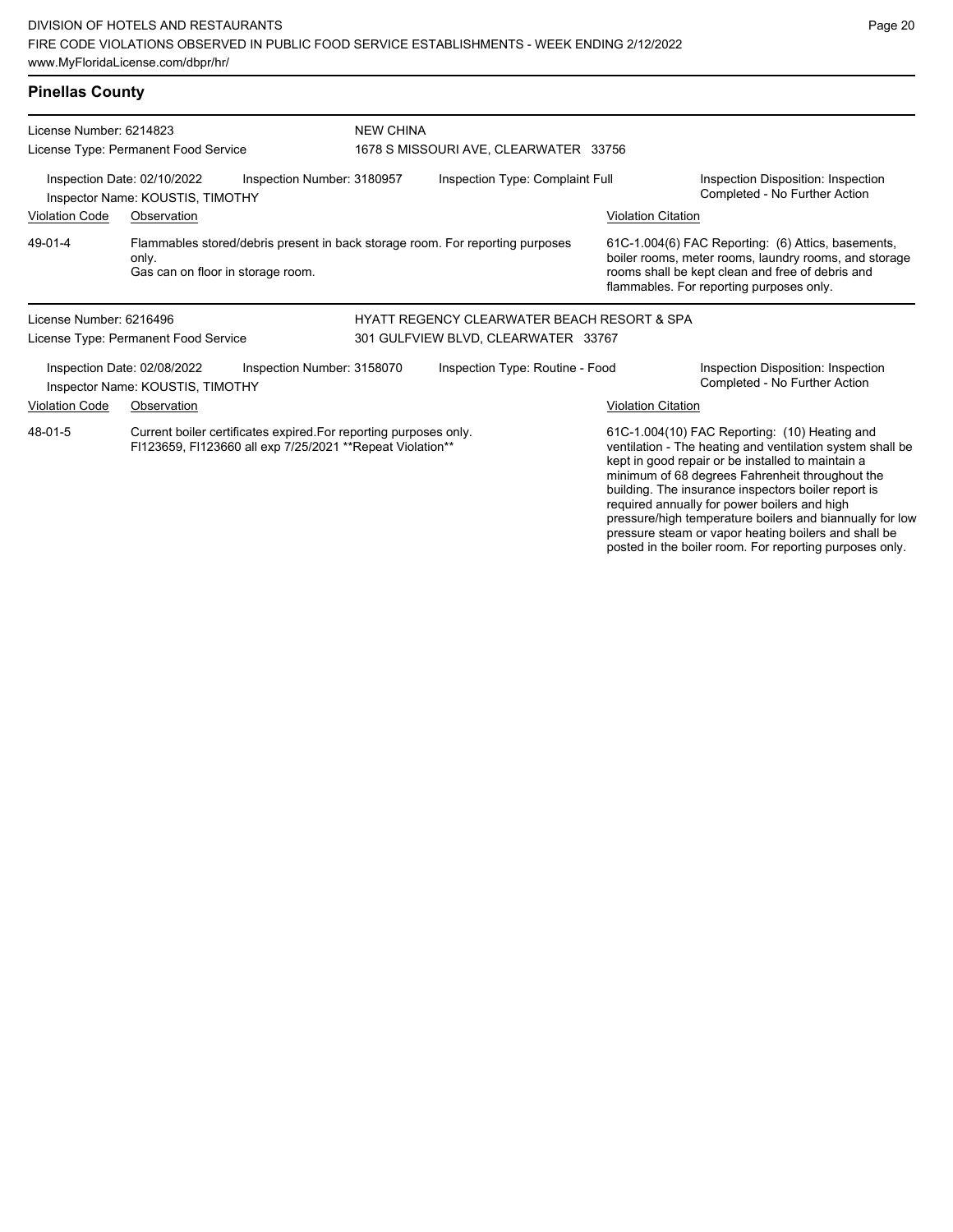| License Number: 6305665<br>License Type: Permanent Food Service                            |                              | RED LOBSTER #6207 | 230 CYPRESS GARDENS BLVD. WINTER HAVEN 33880 |                                                                                          |                                                                     |                                                                                                                                                                                                                                                                                                                                                                                                                                               |
|--------------------------------------------------------------------------------------------|------------------------------|-------------------|----------------------------------------------|------------------------------------------------------------------------------------------|---------------------------------------------------------------------|-----------------------------------------------------------------------------------------------------------------------------------------------------------------------------------------------------------------------------------------------------------------------------------------------------------------------------------------------------------------------------------------------------------------------------------------------|
| Inspection Number: 3153901<br>Inspection Date: 02/07/2022<br>Inspector Name: WHITE, CHERYL |                              |                   | Inspection Type: Routine - Food              |                                                                                          | Inspection Disposition: Inspection<br>Completed - No Further Action |                                                                                                                                                                                                                                                                                                                                                                                                                                               |
| <b>Violation Code</b>                                                                      | Observation                  |                   |                                              |                                                                                          | <b>Violation Citation</b>                                           |                                                                                                                                                                                                                                                                                                                                                                                                                                               |
| $48 - 01 - 5$                                                                              | For reporting purposes only. |                   |                                              | No current insurance inspector boiler report or boiler certificate available for boiler. |                                                                     | 61C-1.004(10) FAC Reporting: (10) Heating and<br>ventilation - The heating and ventilation system shall be<br>kept in good repair or be installed to maintain a<br>minimum of 68 degrees Fahrenheit throughout the<br>building. The insurance inspectors boiler report is<br>required annually for power boilers and high<br>pressure/high temperature boilers and biannually for low<br>pressure steam or vapor heating boilers and shall be |

posted in the boiler room. For reporting purposes only.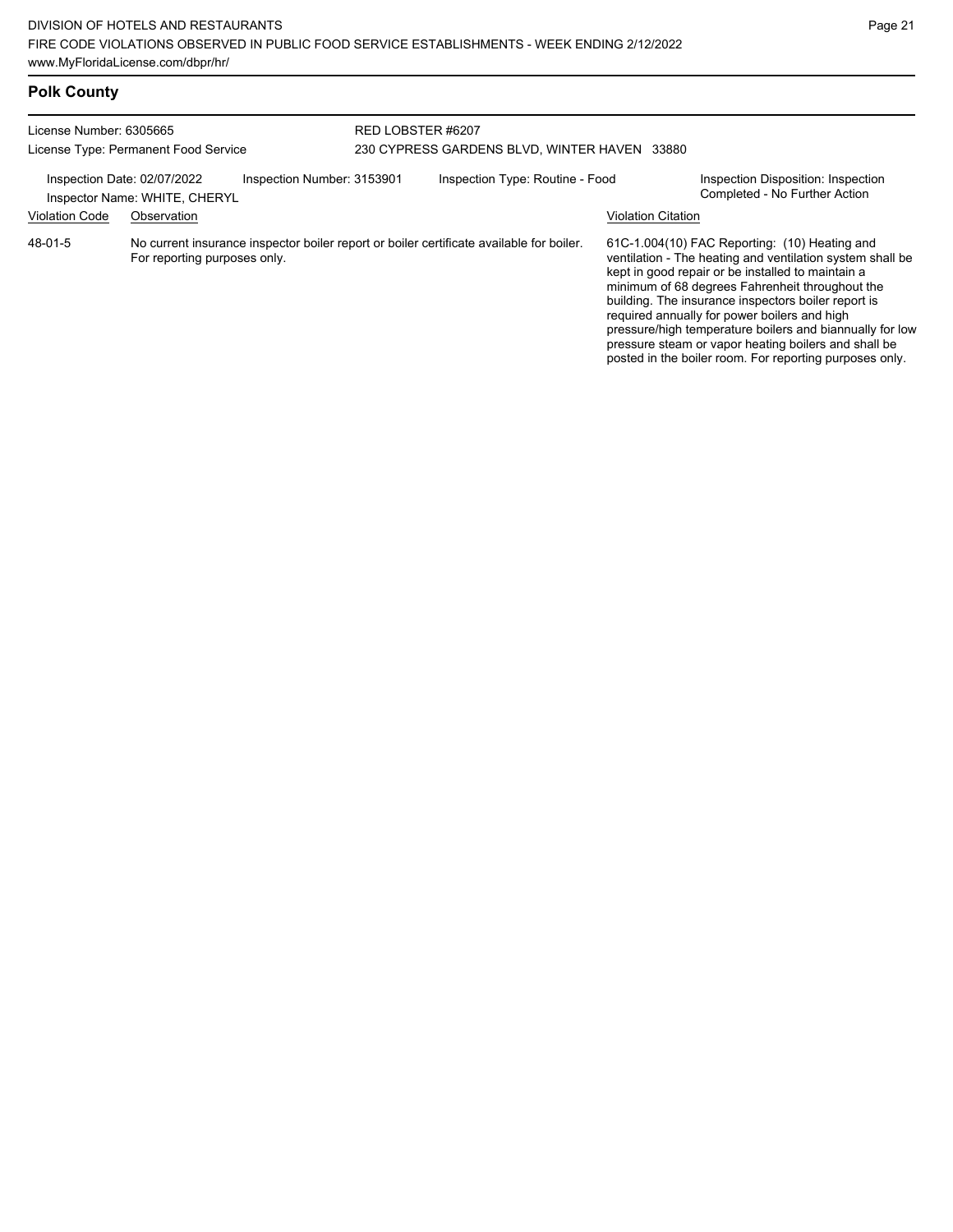| Sarasota County |  |
|-----------------|--|
|-----------------|--|

| License Number: 6805348<br>License Type: Permanent Food Service |                                                                                                                      | CHIANTI<br>3900 CLARK RD BLDG M 1 2 3, SARASOTA 34233 |                           |                                                                                                                                                                                                                                                                                                                                                                                                                            |  |
|-----------------------------------------------------------------|----------------------------------------------------------------------------------------------------------------------|-------------------------------------------------------|---------------------------|----------------------------------------------------------------------------------------------------------------------------------------------------------------------------------------------------------------------------------------------------------------------------------------------------------------------------------------------------------------------------------------------------------------------------|--|
| Inspection Date: 02/07/2022<br><b>Violation Code</b>            | Inspection Number: 3136145<br>Inspector Name: CATTLEY, RAYMOND<br>Observation                                        | Inspection Type: Routine - Food                       | <b>Violation Citation</b> | Inspection Disposition: Warning<br><b>Issued</b>                                                                                                                                                                                                                                                                                                                                                                           |  |
| 47-03-4                                                         | Observed electrical wiring in disrepair. For reporting purposes only. Observed<br>open electrical box on cooks line. |                                                       | purposes only.            | 509.032(2)(d) FS Reporting: (d) The division, or its<br>agent, shall notify the local firesafety authority or the<br>State Fire Marshal of any readily observable violation of<br>a rule adopted under chapter 633 which relates to public<br>lodging establishments or public food establishments,<br>and the identification of such violation does not require<br>any firesafety inspection certification. For reporting |  |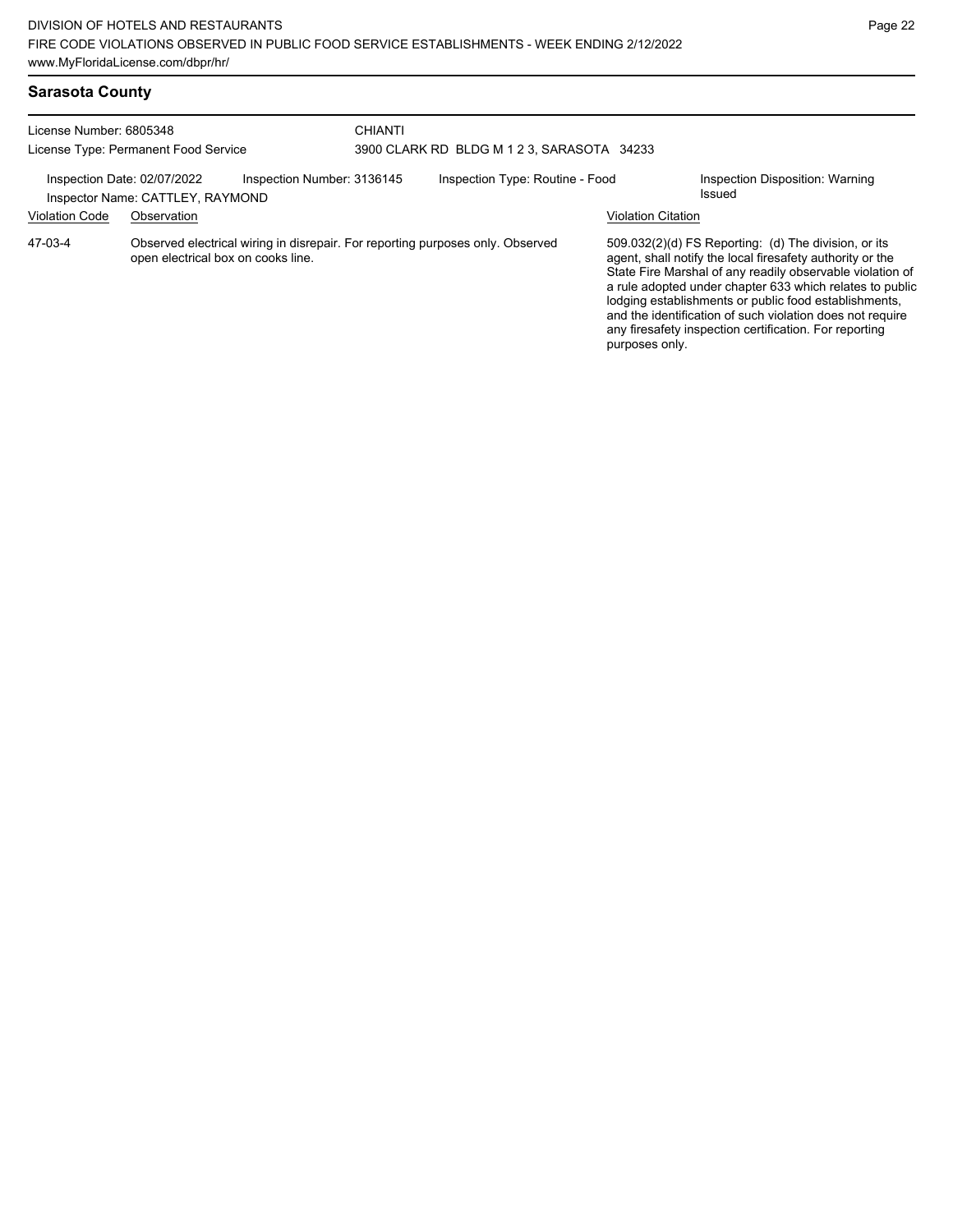# **Seminole County**

| License Number: 6905025                                                                                                                                                                                                                                                                                         | License Type: Permanent Food Service                              |                            | <b>JASON'S DELI</b>             | 3887 LAKE MARY BLVD, SUITE 1021, LAKE MARY 32746                                  |                                                                                                                                                                                                                                                                                                                                                                                                                            |                                                                                                                                                                                                                                                                                                                                                                                                                            |
|-----------------------------------------------------------------------------------------------------------------------------------------------------------------------------------------------------------------------------------------------------------------------------------------------------------------|-------------------------------------------------------------------|----------------------------|---------------------------------|-----------------------------------------------------------------------------------|----------------------------------------------------------------------------------------------------------------------------------------------------------------------------------------------------------------------------------------------------------------------------------------------------------------------------------------------------------------------------------------------------------------------------|----------------------------------------------------------------------------------------------------------------------------------------------------------------------------------------------------------------------------------------------------------------------------------------------------------------------------------------------------------------------------------------------------------------------------|
| Inspection Date: 02/10/2022<br>Inspection Number: 3142513<br>Inspector Name: THORNCROFT, ROBERT                                                                                                                                                                                                                 |                                                                   |                            | Inspection Type: Routine - Food |                                                                                   | Inspection Disposition: Inspection<br>Completed - No Further Action                                                                                                                                                                                                                                                                                                                                                        |                                                                                                                                                                                                                                                                                                                                                                                                                            |
| <b>Violation Code</b>                                                                                                                                                                                                                                                                                           | Observation                                                       |                            |                                 |                                                                                   | <b>Violation Citation</b>                                                                                                                                                                                                                                                                                                                                                                                                  |                                                                                                                                                                                                                                                                                                                                                                                                                            |
| 45-02-4                                                                                                                                                                                                                                                                                                         | extinguisher are in the red                                       |                            |                                 | Portable fire extinguisher gauge in red zone. For reporting purposes only. 2 fire | purposes only.                                                                                                                                                                                                                                                                                                                                                                                                             | 509.032(2)(d) FS Reporting: (d) The division, or its<br>agent, shall notify the local firesafety authority or the<br>State Fire Marshal of any readily observable violation of<br>a rule adopted under chapter 633 which relates to public<br>lodging establishments or public food establishments,<br>and the identification of such violation does not require<br>any firesafety inspection certification. For reporting |
| License Number: 6903832                                                                                                                                                                                                                                                                                         |                                                                   |                            |                                 | IMPERIAL DYNASTY CHINESE AND JAPANESE CUISINE                                     |                                                                                                                                                                                                                                                                                                                                                                                                                            |                                                                                                                                                                                                                                                                                                                                                                                                                            |
|                                                                                                                                                                                                                                                                                                                 | License Type: Permanent Food Service                              |                            |                                 | 2045 W SR 434, LONGWOOD 32779                                                     |                                                                                                                                                                                                                                                                                                                                                                                                                            |                                                                                                                                                                                                                                                                                                                                                                                                                            |
|                                                                                                                                                                                                                                                                                                                 | Inspection Date: 02/09/2022<br>Inspector Name: THORNCROFT, ROBERT | Inspection Number: 3170166 |                                 | Inspection Type: Routine - Food                                                   |                                                                                                                                                                                                                                                                                                                                                                                                                            | Inspection Disposition: Administrative<br>complaint recommended                                                                                                                                                                                                                                                                                                                                                            |
| <b>Violation Code</b>                                                                                                                                                                                                                                                                                           | Observation                                                       |                            |                                 |                                                                                   | <b>Violation Citation</b>                                                                                                                                                                                                                                                                                                                                                                                                  |                                                                                                                                                                                                                                                                                                                                                                                                                            |
| Portable fire extinguisher gauge in red zone. For reporting purposes only. At the<br>45-02-4<br>cooks line K Class extinguisher in the red. Service date Sept 2020,<br>A second fire extinguisher located in the stock room next to the back door is also<br>in the red last serviced 2013 **Repeat Violation** |                                                                   |                            |                                 |                                                                                   | 509.032(2)(d) FS Reporting: (d) The division, or its<br>agent, shall notify the local firesafety authority or the<br>State Fire Marshal of any readily observable violation of<br>a rule adopted under chapter 633 which relates to public<br>lodging establishments or public food establishments,<br>and the identification of such violation does not require<br>any firesafety inspection certification. For reporting |                                                                                                                                                                                                                                                                                                                                                                                                                            |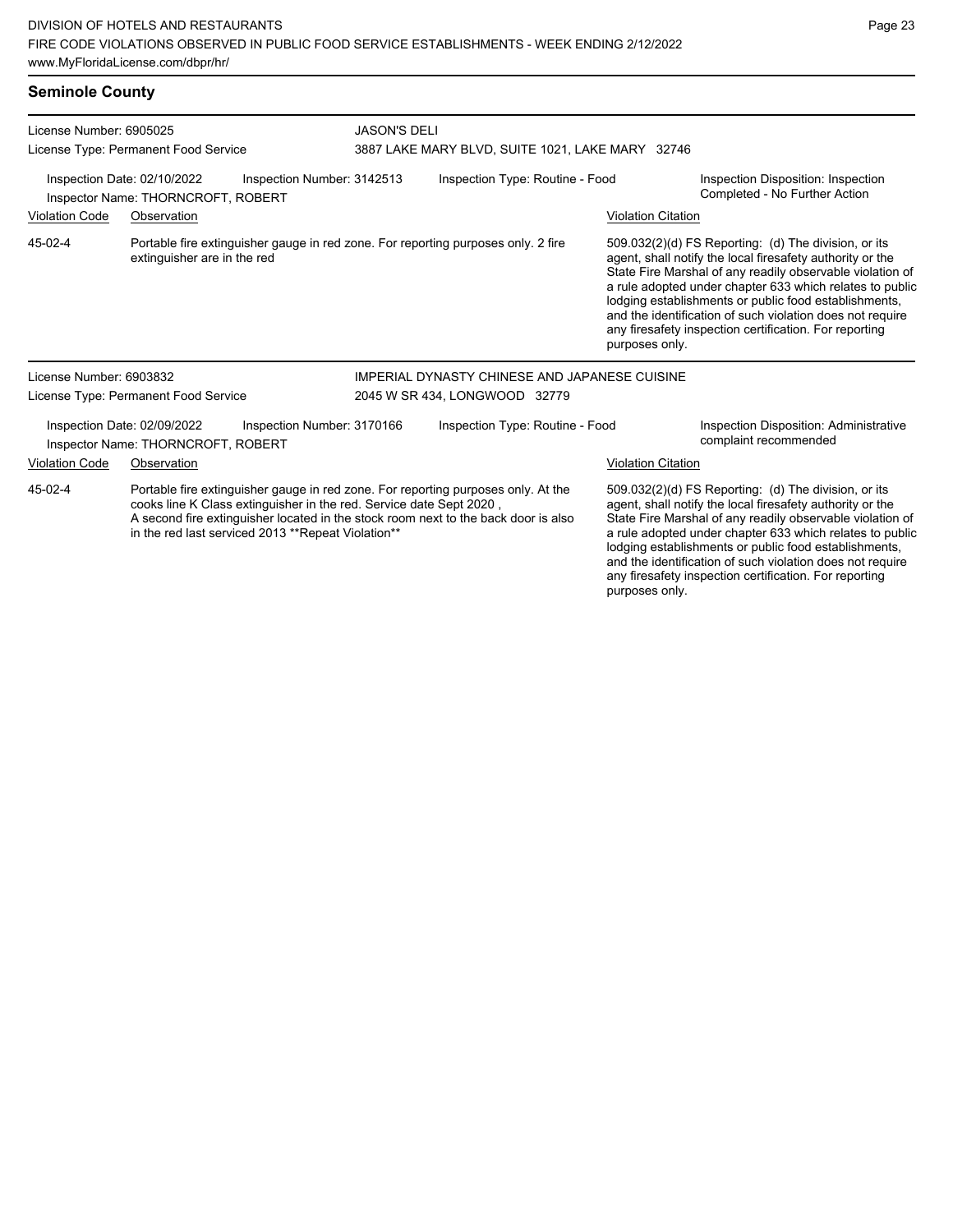| <b>Volusia County</b>   |                                                                                                                                       |                            |                                                                       |                                                                              |                                                                                                                   |                                                                                                                                                                                                                                                                                                                                                                                                                            |
|-------------------------|---------------------------------------------------------------------------------------------------------------------------------------|----------------------------|-----------------------------------------------------------------------|------------------------------------------------------------------------------|-------------------------------------------------------------------------------------------------------------------|----------------------------------------------------------------------------------------------------------------------------------------------------------------------------------------------------------------------------------------------------------------------------------------------------------------------------------------------------------------------------------------------------------------------------|
| License Number: 7407666 |                                                                                                                                       |                            | <b>4RIVERS SMOKEHOUSE</b>                                             |                                                                              |                                                                                                                   |                                                                                                                                                                                                                                                                                                                                                                                                                            |
|                         | License Type: Permanent Food Service                                                                                                  |                            |                                                                       | 1866 VICTORY CIR, DAYTONA BEACH 32114                                        |                                                                                                                   |                                                                                                                                                                                                                                                                                                                                                                                                                            |
|                         | Inspection Date: 02/09/2022<br>Inspector Name: BRANNER, LISELOTTE                                                                     | Inspection Number: 3140174 |                                                                       | Inspection Type: Routine - Food                                              |                                                                                                                   | Inspection Disposition: Inspection<br>Completed - No Further Action                                                                                                                                                                                                                                                                                                                                                        |
| <b>Violation Code</b>   | Observation                                                                                                                           |                            |                                                                       |                                                                              | <b>Violation Citation</b>                                                                                         |                                                                                                                                                                                                                                                                                                                                                                                                                            |
| 49-01-4                 | Paper boxes stored in electrical panel room ** Corrected On-Site**                                                                    |                            |                                                                       | Flammables stored/debris present in meter room. For reporting purposes only. |                                                                                                                   | 61C-1.004(6) FAC Reporting: (6) Attics, basements,<br>boiler rooms, meter rooms, laundry rooms, and storage<br>rooms shall be kept clean and free of debris and<br>flammables. For reporting purposes only.                                                                                                                                                                                                                |
| License Number: 7407705 |                                                                                                                                       |                            | THE LAST CHANCE                                                       |                                                                              |                                                                                                                   |                                                                                                                                                                                                                                                                                                                                                                                                                            |
|                         | License Type: Permanent Food Service                                                                                                  |                            |                                                                       | 1675 N NOVA RD, HOLLY HILL 32117                                             |                                                                                                                   |                                                                                                                                                                                                                                                                                                                                                                                                                            |
| <b>Violation Code</b>   | Inspection Date: 02/11/2022<br>Inspector Name: RUTLEDGE, REBECCA<br>Observation                                                       | Inspection Number: 3136216 |                                                                       | Inspection Type: Routine - Food                                              | <b>Violation Citation</b>                                                                                         | Inspection Disposition: Inspection<br>Completed - No Further Action                                                                                                                                                                                                                                                                                                                                                        |
| 46-01-4                 | Marked exit/path to marked exit blocked. For reporting purposes only.<br>- back door blocked by bucket, table posts                   |                            |                                                                       |                                                                              | purposes only.                                                                                                    | 509.032(2)(d) FS Reporting: (d) The division, or its<br>agent, shall notify the local firesafety authority or the<br>State Fire Marshal of any readily observable violation of<br>a rule adopted under chapter 633 which relates to public<br>lodging establishments or public food establishments,<br>and the identification of such violation does not require<br>any firesafety inspection certification. For reporting |
| License Number: 7406887 | License Type: Permanent Food Service                                                                                                  |                            | U CHINA                                                               | 326 SEABREEZE BLVD, DAYTONA BEACH 32118                                      |                                                                                                                   |                                                                                                                                                                                                                                                                                                                                                                                                                            |
|                         | Inspection Date: 02/08/2022<br>Inspector Name: WOOD, JUSTIN                                                                           | Inspection Number: 3138961 |                                                                       | Inspection Type: Routine - Food                                              |                                                                                                                   | Inspection Disposition: Warning<br>Issued                                                                                                                                                                                                                                                                                                                                                                                  |
| <b>Violation Code</b>   | Observation                                                                                                                           |                            |                                                                       |                                                                              | <b>Violation Citation</b>                                                                                         |                                                                                                                                                                                                                                                                                                                                                                                                                            |
| 46-01-4                 |                                                                                                                                       |                            | Marked exit/path to marked exit blocked. For reporting purposes only. |                                                                              | 509.032(2)(d) FS Reporting: (d) The division, or its<br>agent, shall notify the local firesafety authority or the |                                                                                                                                                                                                                                                                                                                                                                                                                            |
|                         | service under marked exit sign.                                                                                                       |                            |                                                                       | -Front door, blocked by Large wooden barricade used for a makeshift window   | purposes only.                                                                                                    | State Fire Marshal of any readily observable violation of<br>a rule adopted under chapter 633 which relates to public<br>lodging establishments or public food establishments,<br>and the identification of such violation does not require<br>any firesafety inspection certification. For reporting                                                                                                                      |
| License Number: 7406961 |                                                                                                                                       |                            | TACO BELL #20                                                         |                                                                              |                                                                                                                   |                                                                                                                                                                                                                                                                                                                                                                                                                            |
|                         | License Type: Permanent Food Service                                                                                                  |                            |                                                                       | 2375 S RIDGEWOOD AVE, DAYTONA BEACH 32119                                    |                                                                                                                   |                                                                                                                                                                                                                                                                                                                                                                                                                            |
|                         | Inspection Date: 02/11/2022<br>Inspector Name: COREY, DEREK                                                                           | Inspection Number: 3164895 |                                                                       | Inspection Type: Routine - Food                                              |                                                                                                                   | Inspection Disposition: Inspection<br>Completed - No Further Action                                                                                                                                                                                                                                                                                                                                                        |
| <b>Violation Code</b>   | Observation                                                                                                                           |                            |                                                                       |                                                                              | <b>Violation Citation</b>                                                                                         |                                                                                                                                                                                                                                                                                                                                                                                                                            |
| 46-01-4                 | Marked exit/path to marked exit blocked. For reporting purposes only.<br>-cardboard boxes blocking exit pathway **Corrected On-Site** |                            |                                                                       |                                                                              |                                                                                                                   | 509.032(2)(d) FS Reporting: (d) The division, or its<br>agent, shall notify the local firesafety authority or the<br>State Fire Marshal of any readily observable violation of<br>a rule adopted under chapter 633 which relates to public<br>lodging establishments or public food establishments,<br>and the identification of such violation does not require<br>any firesafety inspection certification. For reporting |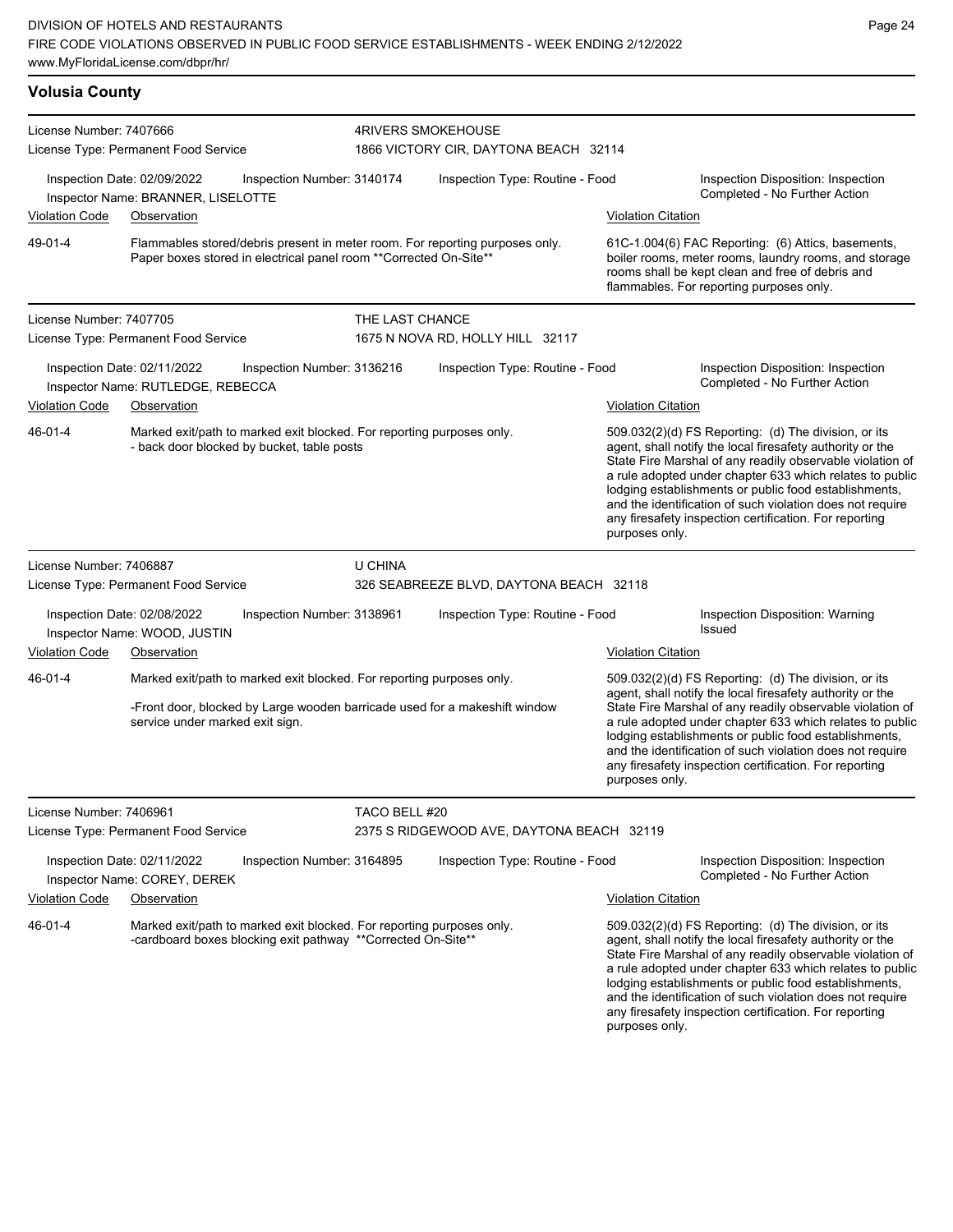| <b>Volusia County</b> |  |
|-----------------------|--|
|                       |  |

| License Number: 7407578<br>License Type: Permanent Food Service                                |                                                                |                                                                                    | YUKI SUSHI HIBACHI                                                               |                                                                                                                                                                                                                                                                                                                                                                                                                                              |                                                                                                                                                                                                                                                                                                                                                                                                                                              |                                                                                                                                                                                                                                                                                                                                                                                                                            |  |
|------------------------------------------------------------------------------------------------|----------------------------------------------------------------|------------------------------------------------------------------------------------|----------------------------------------------------------------------------------|----------------------------------------------------------------------------------------------------------------------------------------------------------------------------------------------------------------------------------------------------------------------------------------------------------------------------------------------------------------------------------------------------------------------------------------------|----------------------------------------------------------------------------------------------------------------------------------------------------------------------------------------------------------------------------------------------------------------------------------------------------------------------------------------------------------------------------------------------------------------------------------------------|----------------------------------------------------------------------------------------------------------------------------------------------------------------------------------------------------------------------------------------------------------------------------------------------------------------------------------------------------------------------------------------------------------------------------|--|
|                                                                                                |                                                                |                                                                                    | 1964 STATE RD 44, NEW SMYRNA BEACH 32168                                         |                                                                                                                                                                                                                                                                                                                                                                                                                                              |                                                                                                                                                                                                                                                                                                                                                                                                                                              |                                                                                                                                                                                                                                                                                                                                                                                                                            |  |
|                                                                                                | Inspection Date: 02/07/2022<br>Inspector Name: PICHARDO, RENEE | Inspection Number: 3155738                                                         |                                                                                  | Inspection Type: Routine - Food                                                                                                                                                                                                                                                                                                                                                                                                              |                                                                                                                                                                                                                                                                                                                                                                                                                                              | Inspection Disposition: Warning<br>Issued                                                                                                                                                                                                                                                                                                                                                                                  |  |
| <b>Violation Code</b>                                                                          | Observation                                                    |                                                                                    |                                                                                  |                                                                                                                                                                                                                                                                                                                                                                                                                                              | <b>Violation Citation</b>                                                                                                                                                                                                                                                                                                                                                                                                                    |                                                                                                                                                                                                                                                                                                                                                                                                                            |  |
| 46-01-4<br>back door **Repeat Violation**                                                      |                                                                |                                                                                    | Marked exit/path to marked exit blocked. For reporting purposes only. Hallway to |                                                                                                                                                                                                                                                                                                                                                                                                                                              | 509.032(2)(d) FS Reporting: (d) The division, or its<br>agent, shall notify the local firesafety authority or the<br>State Fire Marshal of any readily observable violation of<br>a rule adopted under chapter 633 which relates to public<br>lodging establishments or public food establishments,<br>and the identification of such violation does not require<br>any firesafety inspection certification. For reporting<br>purposes only. |                                                                                                                                                                                                                                                                                                                                                                                                                            |  |
| License Number: 7405384                                                                        |                                                                |                                                                                    | CHASES ON THE BEACH                                                              |                                                                                                                                                                                                                                                                                                                                                                                                                                              |                                                                                                                                                                                                                                                                                                                                                                                                                                              |                                                                                                                                                                                                                                                                                                                                                                                                                            |  |
| License Type: Permanent Food Service                                                           |                                                                |                                                                                    | 3401 S ATLANTIC AVE, NEW SMYRNA BEACH 32169                                      |                                                                                                                                                                                                                                                                                                                                                                                                                                              |                                                                                                                                                                                                                                                                                                                                                                                                                                              |                                                                                                                                                                                                                                                                                                                                                                                                                            |  |
|                                                                                                | Inspection Date: 02/07/2022<br>Inspector Name: PICHARDO, RENEE | Inspection Number: 3162952                                                         |                                                                                  | Inspection Type: Routine - Food                                                                                                                                                                                                                                                                                                                                                                                                              |                                                                                                                                                                                                                                                                                                                                                                                                                                              | Inspection Disposition: Inspection<br>Completed - No Further Action                                                                                                                                                                                                                                                                                                                                                        |  |
| <b>Violation Code</b>                                                                          | Observation                                                    |                                                                                    |                                                                                  |                                                                                                                                                                                                                                                                                                                                                                                                                                              | <b>Violation Citation</b>                                                                                                                                                                                                                                                                                                                                                                                                                    |                                                                                                                                                                                                                                                                                                                                                                                                                            |  |
| 45-02-4<br>main bar and tiki bar on boardwalk                                                  |                                                                | Portable fire extinguisher gauge in red zone. For reporting purposes only. Between |                                                                                  | 509.032(2)(d) FS Reporting: (d) The division, or its<br>agent, shall notify the local firesafety authority or the<br>State Fire Marshal of any readily observable violation of<br>a rule adopted under chapter 633 which relates to public<br>lodging establishments or public food establishments,<br>and the identification of such violation does not require<br>any firesafety inspection certification. For reporting<br>purposes only. |                                                                                                                                                                                                                                                                                                                                                                                                                                              |                                                                                                                                                                                                                                                                                                                                                                                                                            |  |
| License Number: 7406855                                                                        |                                                                |                                                                                    |                                                                                  | THAI ERAWAN RESTAURANT                                                                                                                                                                                                                                                                                                                                                                                                                       |                                                                                                                                                                                                                                                                                                                                                                                                                                              |                                                                                                                                                                                                                                                                                                                                                                                                                            |  |
|                                                                                                | License Type: Permanent Food Service                           |                                                                                    |                                                                                  | 219 E GRANADA BLVD, ORMOND BEACH 32176                                                                                                                                                                                                                                                                                                                                                                                                       |                                                                                                                                                                                                                                                                                                                                                                                                                                              |                                                                                                                                                                                                                                                                                                                                                                                                                            |  |
| Inspection Date: 02/10/2022<br>Inspection Number: 3141831<br>Inspector Name: RUTLEDGE, REBECCA |                                                                |                                                                                    | Inspection Type: Routine - Food                                                  |                                                                                                                                                                                                                                                                                                                                                                                                                                              |                                                                                                                                                                                                                                                                                                                                                                                                                                              | Inspection Disposition: Inspection<br>Completed - No Further Action                                                                                                                                                                                                                                                                                                                                                        |  |
| <b>Violation Code</b>                                                                          | Observation                                                    |                                                                                    |                                                                                  |                                                                                                                                                                                                                                                                                                                                                                                                                                              | <b>Violation Citation</b>                                                                                                                                                                                                                                                                                                                                                                                                                    |                                                                                                                                                                                                                                                                                                                                                                                                                            |  |
| 46-01-4                                                                                        |                                                                | back door by restrooms has numerous boxes blocking path to exit.                   |                                                                                  | Marked exit/path to marked exit blocked. For reporting purposes only. Hallway to                                                                                                                                                                                                                                                                                                                                                             |                                                                                                                                                                                                                                                                                                                                                                                                                                              | 509.032(2)(d) FS Reporting: (d) The division, or its<br>agent, shall notify the local firesafety authority or the<br>State Fire Marshal of any readily observable violation of<br>a rule adopted under chapter 633 which relates to public<br>lodging establishments or public food establishments,<br>and the identification of such violation does not require<br>any firesafety inspection certification. For reporting |  |